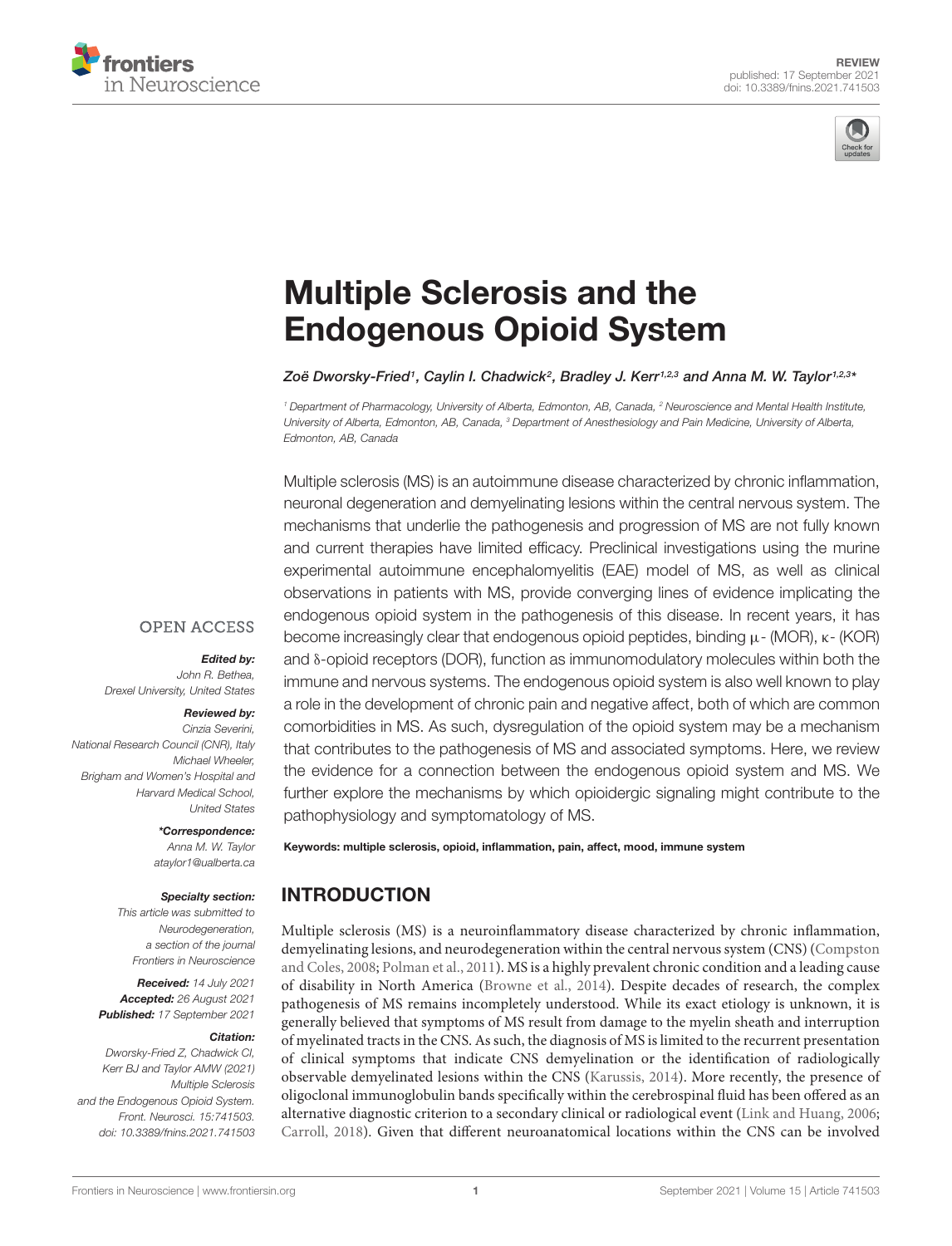in disease pathophysiology, MS can present with a wide range of symptoms. Clinical symptoms of the disease include motor, cognitive, sensory, and autonomic disturbances in most patients with MS. These can manifest as loss of coordination and balance, deficits in executive functioning, vision impairment, chronic pain, and mood disorders [\(Compston and Coles,](#page-8-0) [2008\)](#page-8-0).

There is currently no cure for MS, although various forms of pharmaceutical and rehabilitation therapies are available for treating acute attacks, improving symptoms, and modifying the disease course [\(Gilmour et al.,](#page-9-0) [2018\)](#page-9-0). Given the chronic and heterogeneous nature of the disease, treatment with multiple concurrent therapies is frequent in clinical practice. Diseasemodifying therapies interfere with the course of MS through modulation or suppression of the immune system. The diseasemodifying therapies that are widely used in the clinic primarily inhibit lymphocyte access to the CNS, sequester lymphocytes in primary lymphoid organs, or deplete B cells [\(Vargas and Tyor,](#page-12-0) [2017;](#page-12-0) [Greenfield and Hauser,](#page-9-1) [2018;](#page-9-1) [Hauser and Cree,](#page-9-2) [2020\)](#page-9-2). However, many of these therapies have considerable undesirable side effects and confer only partial protection against disease progression and symptomatology. Thus, there is an unmet clinical need to understand the complex pathophysiology of MS and identify novel drug targets.

A growing body of evidence suggests that the opioid system may contribute to the pathogenesis of MS and the development of comorbid symptoms. Endogenous opioid signaling is seemingly altered in people with MS [\(Gironi et al.,](#page-9-3) [2000,](#page-9-3) [2008;](#page-9-4) [Ludwig](#page-10-2) [et al.,](#page-10-2) [2017\)](#page-10-2) and treatment with opioid therapies in the clinic is largely ineffective for pain management [\(Kalman et al.,](#page-9-5) [2002\)](#page-9-5). The role of endogenous opioid peptides and their receptors in the modulation of the immune system, nociceptive processes, and mood states has been well characterized. The interaction between these systems is complex and likely contributes to the MS disease course. The goal of this review is to discuss the role of the endogenous opioid system in MS. It will highlight pathophysiological mechanisms by which dysregulated opioid signaling may contribute to MS progression and symptomatology, with a focus on pain and affective disorders.

### THE ENDOGENOUS OPIOID SYSTEM: AN OVERVIEW

The endogenous opioid system plays a critical role in modulating nociception, affective states, motivational and mood processes, neuroendocrine function, respiratory activity, and autonomic stress and immunological responses. Opioid receptors and their ligands are widely distributed throughout the central and peripheral nervous systems, the immune system, and the gastrointestinal tract. Human [\(Kuhar et al.,](#page-10-3) [1973;](#page-10-3) [Peckys](#page-11-1) [and Landwehrmeyer,](#page-11-1) [1999;](#page-11-1) [Peng et al.,](#page-11-2) [2012\)](#page-11-2) and rodent studies [\(Mansour et al.,](#page-10-4) [1987,](#page-10-4) [1994\)](#page-10-5) have characterized the widespread but distinct expression of the opioid subsystems in various tissues and cell types. In the CNS, the opioid system is classically implicated in pain signaling and antinociception. Opioid receptors are highly expressed at all levels of the central pain control network. Activation of opioid receptors within

the descending pain modulatory system, which consists of the periaqueductal gray, rostral ventromedial medulla, and dorsal horn of the spinal cord [\(Basbaum and Fields,](#page-8-3) [1984\)](#page-8-3), suppresses spinal cord nociceptive transmission and contributes to opioid-induced antinociception [\(Tortorici et al.,](#page-12-1) [2001;](#page-12-1) [Wang and Wessendorf,](#page-13-0) [2002;](#page-13-0) [Lueptow et al.,](#page-10-6) [2018;](#page-10-6) [Wang et al.,](#page-12-2) [2018a\)](#page-12-2). Opioid receptors modulate a diverse range of additional functions, such as mood and the stress response, which can be attributed to their expression throughout cortical, limbic and midbrain structures [\(Mansour et al.,](#page-10-4) [1987;](#page-10-4) [Likhtik et al.,](#page-10-7) [2008;](#page-10-7) [Peng et al.,](#page-11-2) [2012;](#page-11-2) [Van't Veer and Carlezon,](#page-12-3) [2013;](#page-12-3) [Blaesse](#page-8-4) [et al.,](#page-8-4) [2015\)](#page-8-4). Opioid receptors and their ligands are also found in neuronal and non-neuronal tissues, including cells of the immune [\(Wybran et al.,](#page-13-1) [1979;](#page-13-1) [Chuang et al.,](#page-8-5) [1995;](#page-8-5) [Bidlack,](#page-8-6) [2000\)](#page-8-6) and enteric systems [\(Bagnol et al.,](#page-8-7) [1997;](#page-8-7) [Wood and Galligan,](#page-13-2) [2004;](#page-13-2) [Poole et al.,](#page-11-3) [2011\)](#page-11-3).

The opioid system is comprised of three genetically distinct families of endogenous opioid peptides, including β-endorphin (derived from the precursor pro-opiomelanocortin), dynorphins (derived from pre-prodynorphin), and methionine (met)- and leucine (leu)-enkephalins (derived from pre-proenkephalin). All opioid peptides have a conserved NH2-terminal Tyr-Gly-Gly-Phe signature sequence that interacts with the classical opioid receptors: µ- (MOR), κ- (KOR), and δ-opioid receptors (DOR). Each receptor is encoded by a unique gene (OPRM1, OPRK1, OPRD1, respectively). The opioid receptors are all seventransmembrane spanning proteins that couple to inhibitory G proteins [\(Simon,](#page-12-4) [1991;](#page-12-4) [Al-Hasani and Bruchas,](#page-8-8) [2011;](#page-8-8) [Benarroch,](#page-8-9) [2012\)](#page-8-9) to modulate intracellular signaling cascades involving the cyclic adenosine monophosphate pathway [\(Vigano et al.,](#page-12-5) [2003\)](#page-12-5). In general, β-endorphin binds to MOR and DOR, dynorphin preferentially binds KOR, and met- and leuenkephalin bind DOR and MOR [\(Benarroch,](#page-8-9) [2012\)](#page-8-9). Additional opioid peptides, such as endomorphin and nociceptin/orphanin FQ (N/OFQ), which have respective affinities for MOR and nociceptin/orphanin FQ receptor (NOP), have also been described [\(Meunier,](#page-10-8) [1997;](#page-10-8) [Zadina et al.,](#page-13-3) [1997;](#page-13-3) [Horvath,](#page-9-6) [2000\)](#page-9-6).

# THE OPIOID SYSTEM MODULATES IMMUNE FUNCTION

# Endogenous Opioids and Immunomodulation

A connection between the opioid and immune systems is well established and has been detailed in several excellent reviews [\(Salzet et al.,](#page-12-6) [2000;](#page-12-6) [Vallejo et al.,](#page-12-7) [2004;](#page-12-7) [Al-Hashimi et al.,](#page-8-10) [2013;](#page-8-10) [Liang et al.,](#page-10-9) [2016;](#page-10-9) [Plein and Rittner,](#page-11-4) [2018;](#page-11-4) [Eisenstein,](#page-9-7) [2019\)](#page-9-7). The immunomodulatory properties of opioids were identified over 30 years ago, when Wybran and colleagues first reported the presence of opioid receptors in normal human T lymphocytes [\(Wybran et al.,](#page-13-1) [1979\)](#page-13-1). Subsequent studies detected the presence of transcripts for all three opioid receptor subtypes (MOR, DOR, and KOR) in cells of the immune system, including T cells, B cells, and macrophages [\(Chuang](#page-8-5) [et al.,](#page-8-5) [1995;](#page-8-5) [Wick et al.,](#page-13-4) [1996;](#page-13-4) [Sharp et al.,](#page-12-8) [1997;](#page-12-8) [Bidlack,](#page-8-6) [2000;](#page-8-6)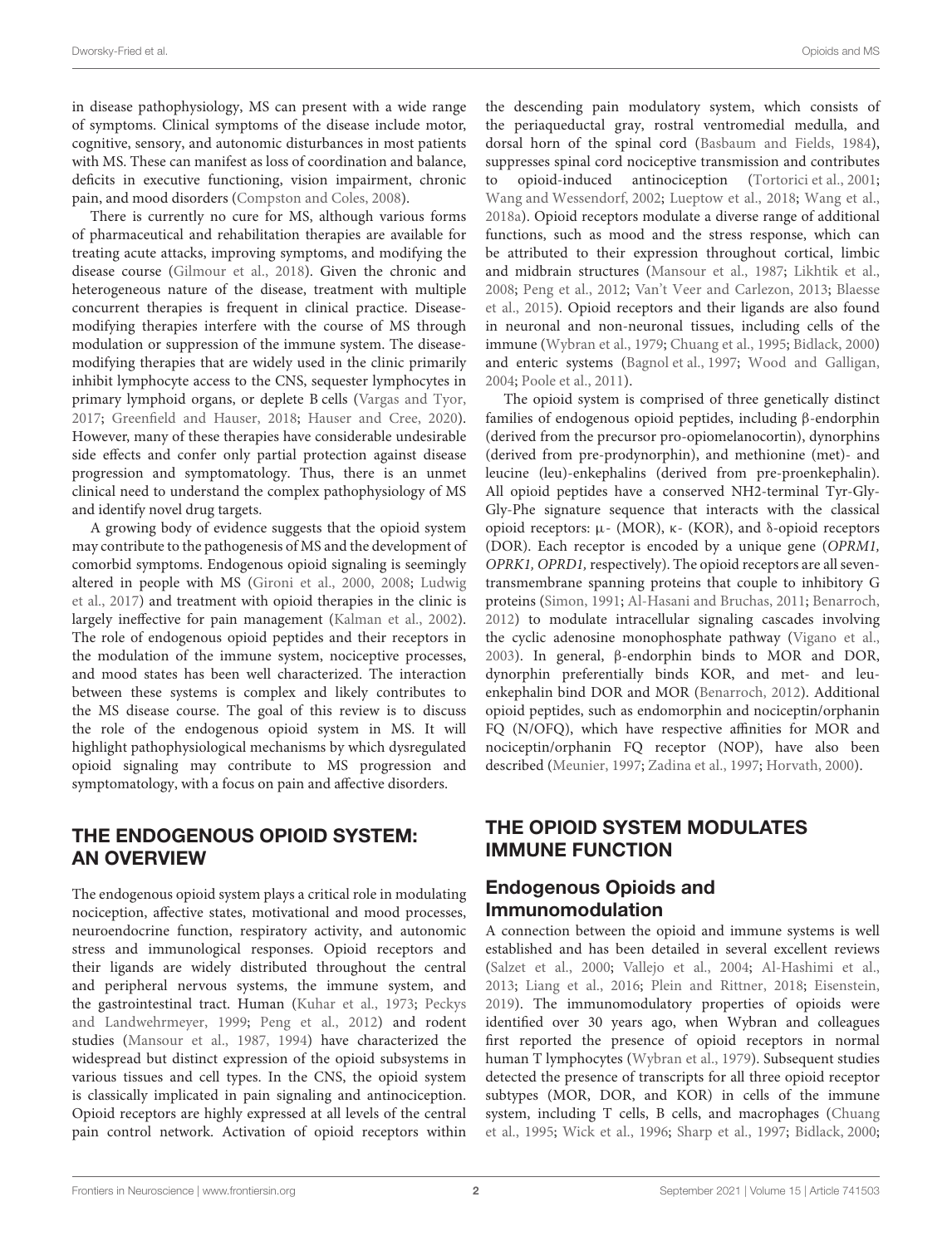[Ninkovic and Roy,](#page-11-5) [2013\)](#page-11-5). Several immune cell types can stimulate the release or enhance the synthesis of endogenous opioid peptides. For example, the mRNA for β-endorphin, its precursor pro-opiomelanocortin, and proenkephalin are expressed by macrophages, monocytes, granulocytes, and T and B lymphocytes[\(Mousa et al.,](#page-10-10) [2004;](#page-10-10) [Pomorska et al.,](#page-11-6) [2014\)](#page-11-6). Under pathological pain and inflammatory conditions, leukocytes actively synthesize and secrete opioid peptides that interact with opioid receptors within inflamed tissue to produce analgesia [\(Stein et al.,](#page-12-9) [1990;](#page-12-9) [Przewlocki et al.,](#page-11-7) [1992;](#page-11-7) [Cabot et al.,](#page-8-11) [1997\)](#page-8-11). In addition, leukocyte-derived opioid peptides suppress neuropathy-induced mechanical allodynia in mice via opioid receptors expressed in nociceptors at the site of nerve injury [\(Labuz et al.,](#page-10-11) [2009\)](#page-10-11).

Endomorphin 1 and 2, two endogenous opioid peptides with high specificity and affinity for MOR, were originally detected in the CNS [\(Zadina et al.,](#page-13-3) [1997\)](#page-13-3) and later identified in cells and tissues of the immune system [\(Jessop et al.,](#page-9-8) [2000;](#page-9-8) [Mousa et al.,](#page-10-12) [2002;](#page-10-12) [Labuz et al.,](#page-10-13) [2006\)](#page-10-13). Accumulating evidence suggests that endomorphins, particularly endomorphin-1, possess potent antinociceptive and anti-inflammatory properties [\(Przewłocka et al.,](#page-11-8) [1999;](#page-11-8) [Jessop et al.,](#page-9-9) [2010;](#page-9-9) [Zhang et al.,](#page-13-5) [2018\)](#page-13-5). Endomorphin-1 increases the secretion of the antiinflammatory cytokine interleukin (IL)-10 and suppresses the secretion of proinflammatory cytokines IL-12 and IL-23 in lipopolysaccharide-activated dendritic cells in vitro [\(Li et al.,](#page-10-14) [2009\)](#page-10-14). Investigations involving in vivo rodent models of acute inflammation have shown that local or intrathecal administration of endomorphin-1 improves peripheral inflammatory pain and reduces a localized inflammatory response [\(Khalil et al.,](#page-10-15) [1999;](#page-10-15) [McDougall et al.,](#page-10-16) [2004;](#page-10-16) [Zhang et al.,](#page-13-5) [2018\)](#page-13-5). Furthermore, the addition of endomorphin-2 in vitro inhibits the release of inflammatory mediators, such as tumor necrosis factor (TNF)-α and IL-12 by stimulated macrophage cells [\(Azuma](#page-8-12) [and Ohura,](#page-8-12) [2002\)](#page-8-12). Endomorphin-2 also attenuates macrophage chemotaxis and phagocytosis, suggesting that this peptide alters macrophage functions related to innate host defense [\(Azuma and Ohura,](#page-8-12) [2002\)](#page-8-12).

β-endorphin and met-enkephalin have received significant attention for their influence on T lymphocyte function. The effects of these peptides on T lymphocytes have been explored by numerous investigators with conflicting results. Early *in vitro* investigations report that  $\beta$ -endorphin modifies T lymphocyte function by either enhancing [\(Gilman et al.,](#page-9-10) [1982;](#page-9-10) [Gilmore and Weiner,](#page-9-11) [1989;](#page-9-11) [Hemmick and Bidlack,](#page-9-12) [1990;](#page-9-12) [Van Den Bergh et al.,](#page-12-10) [1991;](#page-12-10) [Navolotskaya et al.,](#page-11-9) [2002\)](#page-11-9) or inhibiting proliferation and cytokine secretion [\(Hough](#page-9-13) [et al.,](#page-9-13) [1990;](#page-9-13) [Garcia et al.,](#page-9-14) [1992;](#page-9-14) [Marchini et al.,](#page-10-17) [1995;](#page-10-17) [Panerai](#page-11-10) [et al.,](#page-11-10) [1995\)](#page-11-10). More recently, it has been demonstrated that β-endorphin suppresses IL-2 transcription [\(Börner et al.,](#page-8-13) [2009\)](#page-8-13) and potentiates IL-4 expression in a human T lymphocyte cell line [\(Börner et al.,](#page-8-14) [2013\)](#page-8-14). Met-enkephalin is implicated in the regulation of neural and non-neural cell proliferation [\(Zagon and McLaughlin,](#page-13-6) [1991;](#page-13-6) [Zagon et al.,](#page-13-7) [2002;](#page-13-7) [Donahue](#page-8-15) [et al.,](#page-8-15) [2009\)](#page-8-15). In a similar manner to β-endorphin, treatment with met-enkephalin has been shown to increase [\(Hucklebridge](#page-9-15) [et al.,](#page-9-15) [1989;](#page-9-15) [Bajpai et al.,](#page-8-16) [1995;](#page-8-16) [Kowalski,](#page-10-18) [1998;](#page-10-18) [Zagon et al.,](#page-13-8) [2011;](#page-13-8)

[Hua et al.,](#page-9-16) [2012\)](#page-9-16), suppress [\(Brown and Van Epps,](#page-8-17) [1985;](#page-8-17) [Ye et al.,](#page-13-9) [1989;](#page-13-9) [Ohmori et al.,](#page-11-11) [2009\)](#page-11-11) or have no overall effect on T lymphocyte activity or proliferation [\(Gilman et al.,](#page-9-10) [1982;](#page-9-10) [Ye](#page-13-9) [et al.,](#page-13-9) [1989;](#page-13-9) [Kamphuis et al.,](#page-9-17) [1998\)](#page-9-17). Dose-dependent effects of β-endorphin [\(Van Den Bergh et al.,](#page-12-11) [1993\)](#page-12-11) and met-enkephalin [\(Fóris et al.,](#page-9-18) [1986;](#page-9-18) [Piva et al.,](#page-11-12) [2005\)](#page-11-12) on T lymphocyte function have been reported, which may account for inconsistencies in the literature. For instance, [Piva et al.](#page-11-12) [\(2005\)](#page-11-12) found that low doses of met-enkephalin and its metabolic derivatives stimulated the production of several cytokines by splenocytes in vitro, whereas higher doses were suppressive [\(Piva et al.,](#page-11-12) [2005\)](#page-11-12). The discrepancies between investigations may also be due to differences in methodologies, including the concentration of the peptide in question, whether the peptides were natural or synthetic, whether the cells were stimulated or homeostatic, the presence or absence of serum in culture, and the types of assays used to assess cell proliferation. Nevertheless, it is clear that endogenous opioid peptides can influence immune cell function and may therefore contribute to immune system pathology as seen in MS.

# Clinical Use of Opioids and Immunomodulation

Preclinical and clinical studies have demonstrated that exogenously administered opioids exert robust immunomodulatory effects, which are highly dependent on the type of opioid and the duration of exposure [\(Sacerdote et al.,](#page-12-12) [2000;](#page-12-12) [Martucci et al.,](#page-10-19) [2004;](#page-10-19) [Al-Hashimi et al.,](#page-8-10) [2013;](#page-8-10) [Franchi](#page-9-19) [et al.,](#page-9-19) [2019\)](#page-9-19). For instance, chronic morphine treatment appears to have potent modulatory effects on the immune system, whereas codeine and hydromorphone do not [\(Sacerdote et al.,](#page-12-13) [1997;](#page-12-13) [Ninkovic and Roy,](#page-11-5) [2013\)](#page-11-5). The modulatory effects of clinically used opioids on peripheral immune cells have been most extensively studied in vitro and in vivo [\(Vallejo et al.,](#page-12-7) [2004;](#page-12-7) [Ninkovic and Roy,](#page-11-5) [2013\)](#page-11-5). The majority of experiments that involved the in vivo administration of opiates, such as morphine and heroin, or the addition of MOR, KOR, and DOR agonists to cell cultures in vitro, indicate significant suppression of the immune system. Immunosuppression was reported as reduced natural killer cell activity [\(Shavit et al.,](#page-12-14) [1986b,](#page-12-14)[a;](#page-12-15) [Weber and Pert,](#page-13-10) [1989;](#page-13-10) [Yeager et al.,](#page-13-11) [1995;](#page-13-11) [Sacerdote et al.,](#page-12-13) [1997;](#page-12-13) [Gavériaux-Ruff](#page-9-20) [et al.,](#page-9-20) [1998\)](#page-9-20), cytokine and chemokine production by peripheral blood mononuclear cells [\(Bussiere et al.,](#page-8-18) [1993;](#page-8-18) [Chao et al.,](#page-8-19) [1993;](#page-8-19) [Bonnet et al.,](#page-8-20) [2008\)](#page-8-20) and monocytes [\(Bussiere et al.,](#page-8-18) [1993;](#page-8-18) [Bian](#page-8-21) [et al.,](#page-8-21) [1995;](#page-8-21) [Roy et al.,](#page-12-16) [1998\)](#page-12-16), T and B cell reactivity [\(Sacerdote](#page-12-13) [et al.,](#page-12-13) [1997;](#page-12-13) [Govitrapong et al.,](#page-9-21) [1998\)](#page-9-21), phagocytic activity [\(Tubaro](#page-12-17) [et al.,](#page-12-17) [1985;](#page-12-17) [Casellas et al.,](#page-8-22) [1991;](#page-8-22) [Rojavin et al.,](#page-12-18) [1993;](#page-12-18) [Szabo](#page-12-19) [et al.,](#page-12-19) [1993;](#page-12-19) [Tomassini et al.,](#page-12-20) [2004\)](#page-12-20), as well the induction of macrophage apoptosis [\(Bhat et al.,](#page-8-23) [2004;](#page-8-23) [Lin et al.,](#page-10-20) [2021\)](#page-10-20). Additional evidence supporting the immunosuppressive role of opioid analgesics emerges from epidemiological studies showing increased prevalence of infections such as HIV, pneumonia, hepatitis and tuberculosis among opioid users [\(Nath et al.,](#page-11-13) [2002;](#page-11-13) [Quaglio et al.,](#page-11-14) [2002;](#page-11-14) [Roy et al.,](#page-12-21) [2011;](#page-12-21) [Wiese et al.,](#page-13-12) [2018\)](#page-13-12).

Multiple sclerosis immunopathology is generally thought to be mediated by myelin-reactive  $CD4^+$  T helper (Th) cells.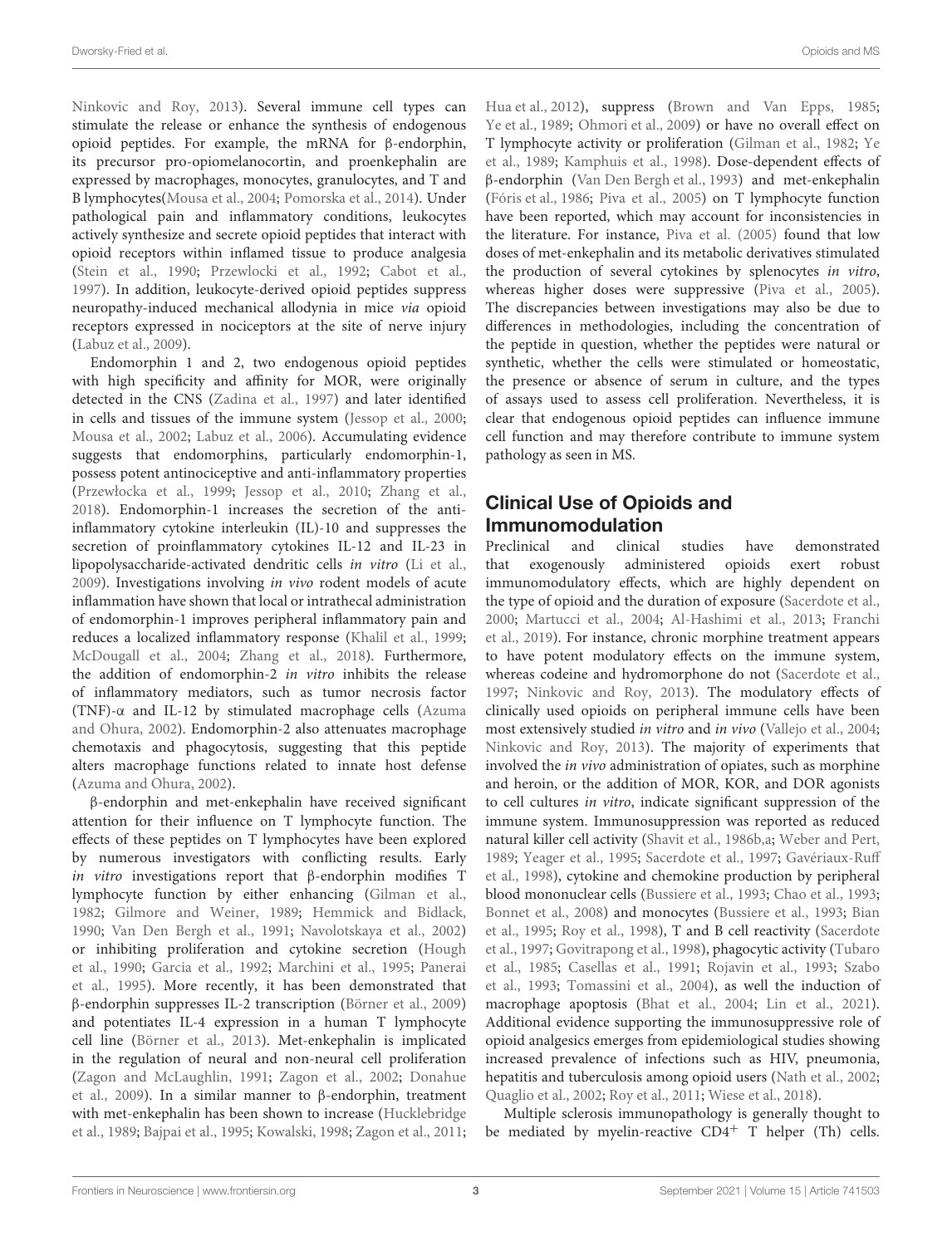Autoreactive effector CD4<sup>+</sup> T cells can differentiate into Th1 or Th2 effector cells based upon their functions and cytokine profile. Disruption to the Th cell balance, especially the decrement of the Th1/Th2 ratio, is implicated in the development of several autoimmune diseases, including MS [\(van Langelaar et al.,](#page-12-22) [2018;](#page-12-22) [Kunkl et al.,](#page-10-21) [2020\)](#page-10-21). Similarly, several studies indicate that Th17 cells, a subset of CD4<sup>+</sup> T-cells that produces IL-17, play a key role in the pathogenesis of various inflammatory and autoimmune diseases [\(Waite and Skokos,](#page-12-23) [2012;](#page-12-23) [Yasuda et al.,](#page-13-13) [2019;](#page-13-13) [Moser](#page-10-22) [et al.,](#page-10-22) [2020\)](#page-10-22). Modulation of T cell differentiation and function by opioids has been well documented and may therefore be relevant in MS immunopathology. Morphine has been shown to selectively direct T cells toward Th2 differentiation in vitro and in vivo, resulting in a shift in the Th1/Th2 balance [\(Roy](#page-12-24) [et al.,](#page-12-24) [2004;](#page-12-24) [Han et al.,](#page-9-22) [2020\)](#page-9-22). [Gao et al.](#page-9-23) [\(2012\)](#page-9-23) demonstrated that the effects of morphine on  $CD4^+$  T lymphocytes isolated from healthy volunteers include altered cytokine expression, suppression of T cell apoptosis and Th cell differentiation, as well as an imbalance in the ratio of Th1/Th2 cells [\(Gao et al.,](#page-9-23) [2012\)](#page-9-23). Morphine dose-dependently suppresses the proliferative activity of phytohemagglutinin-stimulated T lymphocytes isolated from opioid-naive subjects in vitro [\(Govitrapong et al.,](#page-9-21) [1998\)](#page-9-21). In line with these findings, heroin users show reduced  $CD4^+$  T cell proliferative activity upon stimulation in vitro and an altered Th1/Th2 balance when compared with healthy controls and individuals on opioid maintenance therapy [\(Sacerdote et al.,](#page-12-25) [2008;](#page-12-25) [Riß et al.,](#page-12-26) [2012\)](#page-12-26). In rats, acute morphine exposure [\(Peng](#page-11-15) [et al.,](#page-11-15) [2020\)](#page-11-15) and moderate doses of naltrexone [\(Xu et al.,](#page-13-14) [2020\)](#page-13-14) have been shown to suppress Th17 cell expression and function, as well as disrupt the balance between Th1 and Th2 cells [\(Xu et al.,](#page-13-14) [2020\)](#page-13-14). Moreover, treatment with chronic morphine enhances Th17 cell functional activity in peripheral blood mononuclear cells isolated from non-human primates [\(Cornwell et al.,](#page-8-24) [2013\)](#page-8-24).

Glial cells, consisting primarily of microglia, astrocytes, and oligodendrocytes, represent immune cells of the CNS. Several laboratories have demonstrated that microglia and astrocytes become activated in response to chronic morphine exposure, inducing the upregulation of proinflammatory cytokines IL-1, IL-6, and TNF-α, microglial and astrocytic activation markers, and purinergic receptors P2×4 and P2×7 [\(Raghavendra et al.,](#page-11-16) [2002;](#page-11-16) [Tawfik et al.,](#page-12-27) [2005;](#page-12-27) [Cui et al.,](#page-8-25) [2006;](#page-8-25) [Horvath and Deleo,](#page-9-24) [2009;](#page-9-24) [Hutchinson et al.,](#page-9-25) [2009;](#page-9-25) [Watkins et al.,](#page-13-15) [2009\)](#page-13-15). Interfering with glial function reduces opioid tolerance and opioid-induced hyperalgesia, providing further evidence for the modulatory role of opioids on glial cells [\(Raghavendra et al.,](#page-11-16) [2002,](#page-11-16) [2003;](#page-11-17) [Eidson and Murphy,](#page-9-26) [2013\)](#page-9-26).

# DYSREGULATION OF THE OPIOID SYSTEM IN MULTIPLE SCLEROSIS

Overwhelming evidence indicates that endogenous opioid peptides and clinically used opioids have significant influence on innate and adaptive immunity. While the etiology of MS remains incompletely understood, it is recognized that the pathogenesis and progression of this disease are mediated by the immune system. Thus, it is important to elucidate the relationship between

the opioid and immune systems in the context of MS to gain mechanistic insight into pathophysiological processes associated with this disease.

# The Role of the Opioid System in the Pathogenesis and Progression of Multiple Sclerosis

#### Disease-Related Changes in Endogenous Opioid Peptide Concentrations

Human and animal studies provide converging lines of evidence indicating that perturbations to the endogenous opioid system contribute to the pathogenesis of several autoimmune disorders, including MS. Patients with MS show decreased concentrations of endogenous opioid peptides β-endorphin and enkephalin in peripheral blood mononuclear cells and cerebrospinal fluid samples compared with healthy controls [\(Panerai et al.,](#page-11-18) [1994;](#page-11-18) [Gironi et al.,](#page-9-3) [2000,](#page-9-3) [2008;](#page-9-4) [Ludwig et al.,](#page-10-2) [2017\)](#page-10-2). Mice with experimental autoimmune encephalomyelitis (EAE), the most commonly used preclinical murine model of MS, also show a marked reduction in serum concentrations of metenkephalin compared with baseline levels and with controls prior to the onset of clinical behavioral signs of disease [\(Ludwig](#page-10-2) [et al.,](#page-10-2) [2017;](#page-10-2) [Patel et al.,](#page-11-19) [2020\)](#page-11-19). Studies assessing changes in endogenous opioid peptide and receptor expression in MS patients and animal models are summarized in **[Table 1](#page-4-0)**. EAE is a  $CD4^+$  T lymphocyte-mediated demyelinating autoimmune disease of the CNS, characterized by widespread central inflammation and infiltration of T cells and monocytes into the CNS [\(Robinson et al.,](#page-12-28) [2014\)](#page-12-28). The EAE model shares many pathological features with MS, including neuroinflammation, demyelination, neurodegeneration, axonopathy and pain [\(Olechowski et al.,](#page-11-20) [2009;](#page-11-20) [Kipp et al.,](#page-10-23) [2012;](#page-10-23) [Potter et al.,](#page-11-21) [2016;](#page-11-21) [Catuneanu et al.,](#page-8-26) [2019\)](#page-8-26). Given the role of met-enkephalin in modulating adaptive immune cell reactivity [\(Zagon and](#page-13-6) [McLaughlin,](#page-13-6) [1991;](#page-13-6) [Zagon et al.,](#page-13-7) [2002;](#page-13-7) [Malendowicz et al.,](#page-10-24) [2005;](#page-10-24) [Donahue et al.,](#page-8-15) [2009\)](#page-8-15), reduced serum enkephalin levels in MS patients may promote immune cell proliferation and drive immune-mediated flares. Indeed, a series of investigations reveal that increasing levels of met-enkephalin confer a neuroprotective effect in mice with EAE and people with MS [\(Gironi et al.,](#page-9-4) [2008;](#page-9-4) [Zagon et al.,](#page-13-16) [2009,](#page-13-16) [2010;](#page-13-17) [Ludwig et al.,](#page-10-2) [2017\)](#page-10-2). [Jankovic and Maric](#page-9-27) [\(1987\)](#page-9-27) demonstrated that injections of met-enkephalin to rats with EAE prevents or delays paralysis. Daily administration of met-enkephalin to mice with EAE at the time of disease induction prevents the onset and progression of disease, and decreases overall disease severity, areas of demyelination, and activated glia in the spinal cord relative to saline-treated controls [\(Zagon et al.,](#page-13-17) [2010;](#page-13-17) [Rahn et al.,](#page-11-22) [2011;](#page-11-22) [Patel et al.,](#page-11-19) [2020\)](#page-11-19). In mice with established EAE, treatment with met-enkephalin halts the progression of disease, improves the clinical behavioral scores, and reduces the number of activated glia, T cells, and demyelinated areas in the spinal cord [\(Campbell et al.,](#page-8-27) [2012,](#page-8-27) [2013\)](#page-8-28). Moreover, treatment with met-enkephalin in mice with relapse-remitting EAE results in less severe clinical disease scores, fewer and shorter relapses, and diminished glial activation and spinal cord pathology compared to controls [\(Hammer et al.,](#page-9-28) [2013\)](#page-9-28).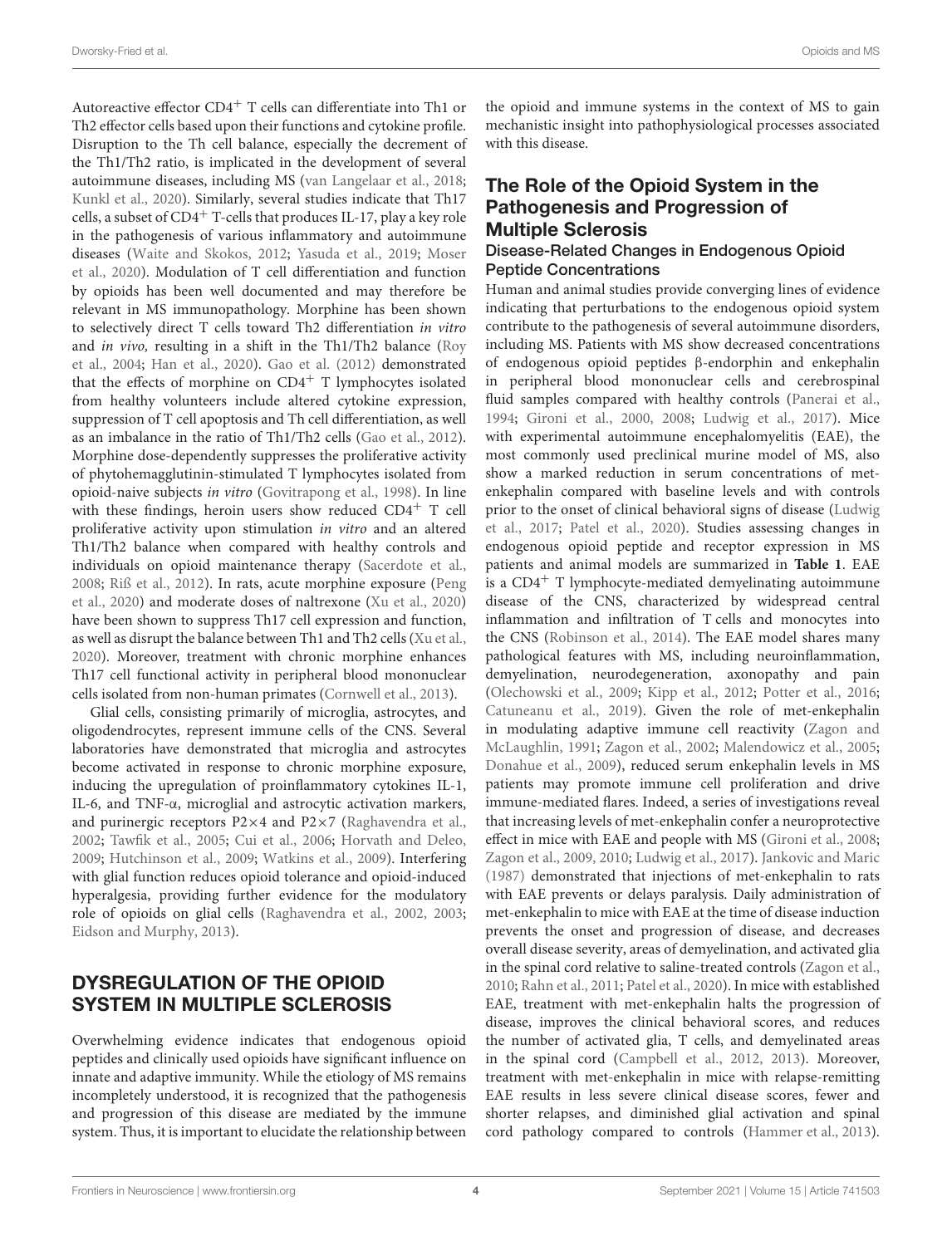In summary, results from studies involving exogenous therapy with enkephalins in the EAE model indicate beneficial effects of modulating endogenous opioid levels and suggest that the opioid system plays an integral role in the underlying disease process.

#### Low Dose Naltrexone Therapy

Naltrexone is a non-selective opioid receptor antagonist that is primarily prescribed for the treatment of opioid addiction in daily doses of at least 50 mg [\(Minozzi et al.,](#page-10-25) [2011\)](#page-10-25). When prescribed at the lowest dosage levels (1–4.5 mg), it acts as an immune modulator by reducing the inflammatory glial response [\(Mattioli et al.,](#page-10-26) [2010;](#page-10-26) [Younger et al.,](#page-13-18) [2014\)](#page-13-18), in addition to systemically upregulating endogenous opioid signaling by transient opioid receptor blockade [\(Gironi et al.,](#page-9-4) [2008;](#page-9-4) [Ludwig](#page-10-2) [et al.,](#page-10-2) [2017\)](#page-10-2). Treatment with low dose naltrexone has been demonstrated to improve symptoms in a variety of chronic inflammatory conditions, including Crohn's disease [\(Lie et al.,](#page-10-27) [2018\)](#page-10-27), fibromyalgia [\(Younger and Mackey,](#page-13-19) [2009;](#page-13-19) [Younger et al.,](#page-13-20) [2013\)](#page-13-20), complex regional pain syndrome [\(Chopra and Cooper,](#page-8-29) [2013;](#page-8-29) [Weinstock et al.,](#page-13-21) [2016\)](#page-13-21), and MS [\(Gironi et al.,](#page-9-4) [2008;](#page-9-4) [Cree](#page-8-30) [et al.,](#page-8-30) [2010;](#page-8-30) [Sharafaddinzadeh et al.,](#page-12-29) [2010;](#page-12-29) [Ludwig et al.,](#page-10-2) [2017\)](#page-10-2).

Preclinical studies wherein mice were immunized with EAE report beneficial effects of low dose naltrexone treatment in modulating disease processes [\(Zagon et al.,](#page-13-16) [2009;](#page-13-16) [Hammer](#page-9-28) [et al.,](#page-9-28) [2013,](#page-9-28) [2015;](#page-9-29) [Ludwig et al.,](#page-10-2) [2017\)](#page-10-2). Therapy with low dose naltrexone, but not high dose naltrexone, prevents neurological signs of disease, suppresses disease onset and progression, and reduces the number of activated astrocytes in the spinal cord of EAE mice [\(Zagon et al.,](#page-13-16) [2009\)](#page-13-16). In addition, mice with chronic EAE receiving low dose naltrexone show reduced sensitivity to heat relative to saline-treated EAE mice [\(Ludwig et al.,](#page-10-2) [2017\)](#page-10-2). In studies with mice immunized with relapsing-remitting EAE, treatment with low dose naltrexone initiated at the time of established disease significantly diminishes behavioral scores and increases the incidence and lengthens the time of remissions compared with EAE mice treated with saline [\(Hammer et al.,](#page-9-29) [2015\)](#page-9-29). Low dose naltrexone therapy also reduces numbers of inflammatory cells, such as microglia,  $CD3<sup>+</sup>$  T cells, and activated astrocytes, as well as areas of demyelination in the lumbar spinal cord [\(Hammer et al.,](#page-9-29) [2015\)](#page-9-29). Recent work extended these findings

<span id="page-4-0"></span>TABLE 1 | Changes in endogenous opioid peptide and receptor expression in MS patients and animal models.

| Opioid<br>peptide/receptor  | <b>Disease</b>              | <b>Expression change</b>                                                               | <b>References</b>                                                 |
|-----------------------------|-----------------------------|----------------------------------------------------------------------------------------|-------------------------------------------------------------------|
| Met-enkephalin              | MS (human)<br>EAE (mouse)   | $\downarrow$ protein in serum<br>↓ protein in serum                                    | Ludwig et al., 2017<br>Ludwig et al., 2017;<br>Patel et al., 2020 |
| $\beta$ -endorphin          | MS (human)<br>MS (human)    | No change in serum<br>$\downarrow$ protein in peripheral<br>blood mononuclear<br>cells | Ludwig et al., 2017<br>Gironi et al., 2000                        |
| MOR, KOR, and<br><b>DOR</b> | EAE (mouse)<br>TMEV (mouse) | No change in serum<br>J mRNA in spinal cord Lynch et al., 2008                         | Ludwig et al., 2017                                               |

and demonstrated that treatment with low dose naltrexone preserves myelin basic protein expression and the number of oligodendrocytes within the spinal cord in EAE mice relative to control animals [\(Patel et al.,](#page-11-19) [2020\)](#page-11-19).

Results from clinical trials suggest that low dose naltrexone treatment enhances the quality of life of patients with MS [\(Gironi et al.,](#page-9-4) [2008;](#page-9-4) [Cree et al.,](#page-8-30) [2010\)](#page-8-30) and that treatment is well tolerated [\(Gironi et al.,](#page-9-4) [2008;](#page-9-4) [Cree et al.,](#page-8-30) [2010;](#page-8-30) [Sharafaddinzadeh](#page-12-29) [et al.,](#page-12-29) [2010\)](#page-12-29). The first multi-center open-label pilot study involving 40 patients with primary progressive MS reported that spasticity was significantly reduced following 6 months of treatment with low dose naltrexone [\(Gironi et al.,](#page-9-4) [2008\)](#page-9-4). Levels of β-endorphin in patients' peripheral blood mononuclear cells increased concurrently with low dose naltrexone administration, providing support for a potential mechanism of action. The interpretation of these results, however, is limited by the uncontrolled design of the study and the small sample size. More recently, low dose naltrexone therapy was shown to restore depressed serum enkephalin levels of MS patients to non-MS patient concentrations [\(Ludwig et al.,](#page-10-2) [2017\)](#page-10-2). An additional randomized, placebo-controlled study comprised of 60 MS patients found that 8 weeks of therapy with low dose naltrexone was associated with significant improvement in self-reported mental health outcome measures [\(Cree et al.,](#page-8-30) [2010\)](#page-8-30). By contrast, a 17-week randomized, double-blind, placebo-controlled clinical trial involving 96 MS patients found no statistically significant improvements in self-reported quality of life following low dose naltrexone treatment between groups [\(Sharafaddinzadeh et al.,](#page-12-29) [2010\)](#page-12-29). The authors noted that low dose naltrexone therapy was relatively safe and that longer trials are needed to conclude that there is no beneficial effect.

Nevertheless, high quality clinical studies evaluating the therapeutic effects of low dose naltrexone in treating MS are lacking. Of the completed studies, results indicate that low dose naltrexone is generally safe, compatible with currently recommended MS treatments and well tolerated, but do not show significant changes in symptoms beyond quality-of-life improvements. Low dose naltrexone may be a promising alternative or adjunct therapy for MS treatment; however, additional research is necessary to determine the clinical potential of low dose naltrexone use in MS.

#### The Kappa Opioid System as a Potential Therapeutic Target

There is emerging evidence indicating that targeting the kappa opioid system may be a promising therapeutic target for attenuating the progression of MS via remyelination [\(Wang](#page-12-30) [and Mei,](#page-12-30) [2019\)](#page-12-30). An in vitro myelination assay has shown that KOR agonism promotes differentiation of oligodendrocyte precursor cells (OPCs) into mature oligodendrocytes and subsequent myelination [\(Mei et al.,](#page-10-29) [2016\)](#page-10-29). This beneficial effect on myelination is abolished in mice that have KOR conditionally knocked out in OPCs. This study provides support that KOR ligands are directly acting on KORs expressed on OPCs and suggests that future studies should consider targeting this receptor for remyelination therapy [\(Mei et al.,](#page-10-29) [2016\)](#page-10-29). In line with these results, treatment with a selective KOR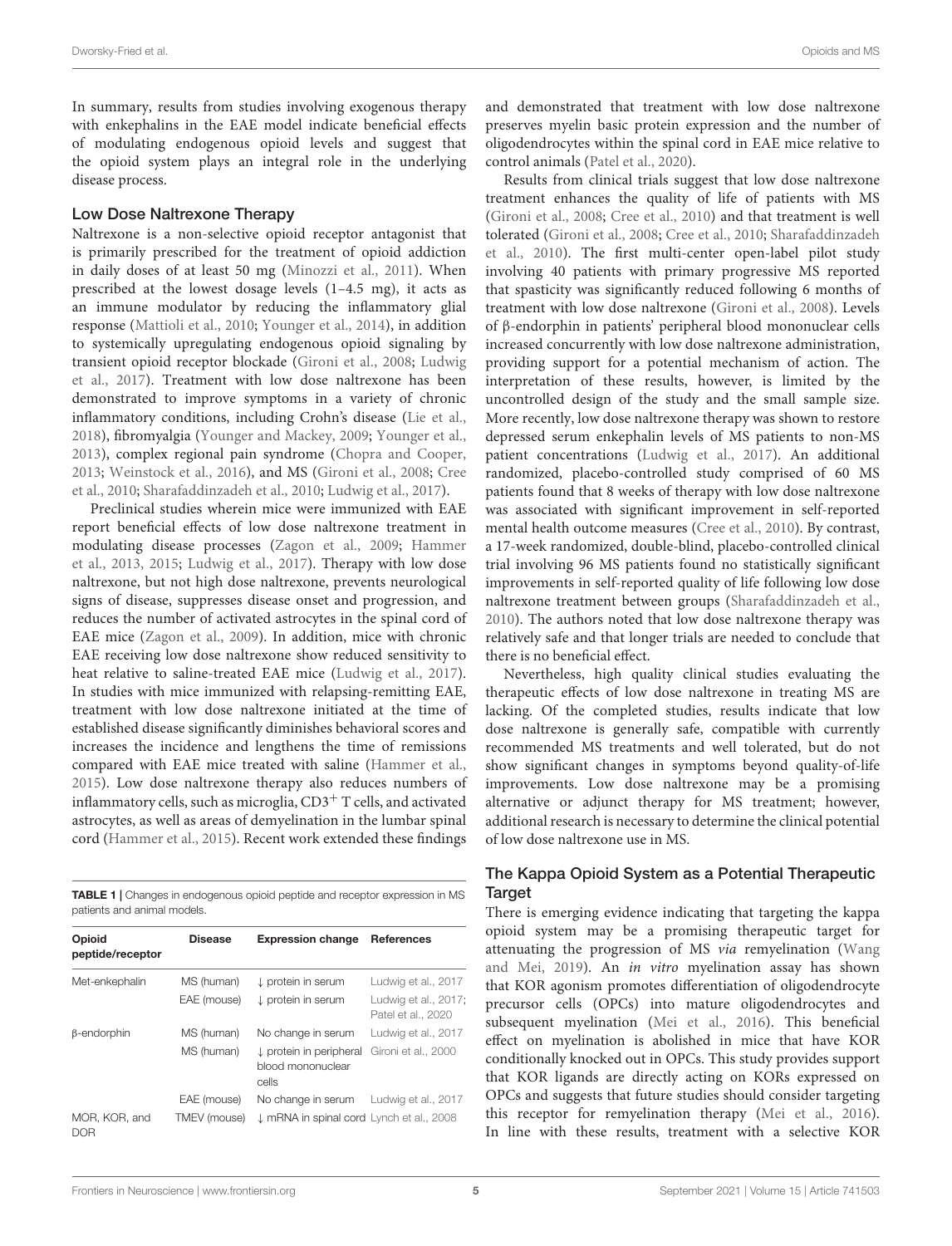agonist, U50,488H, has been shown to enhance remyelination in lysolecithin-, hypoxia-, and cuprizone-induced demyelination models [\(Mei et al.,](#page-10-29) [2016;](#page-10-29) [Wang et al.,](#page-13-22) [2018b\)](#page-13-22), and has since been replicated in the EAE model using a delayed treatment schedule [\(Denny et al.,](#page-8-31) [2021\)](#page-8-31). Furthermore, [Du et al.](#page-8-32) [\(2016\)](#page-8-32) found that administration of U50,488H reduced the severity of motor impairments in EAE mice through promoting oligodendrocyte differentiation and remyelination. The authors also induced EAE in opioid receptor knockout mice. MOR-deficient mice did not show any changes in the severity or progression of EAE, DOR knockout mice only displayed a small increase in peak disease severity, and genetic deletion of KOR worsened disease severity compared with wild-type [\(Du et al.,](#page-8-32) [2016\)](#page-8-32). These data indicate that KOR contributes to remyelinating processes and that targeting the kappa opioid system is an intriguing avenue for developing novel therapeutics for the treatment of MS.

### The Endogenous Opioid System and Multiple Sclerosis Symptomatology: A Focus on Pain and Affect The Opioid System and Pain

Chronic pain is one of the most frequent and debilitating symptoms of MS, affecting between 50–80% of patients over the course of their disease [\(Österberg et al.,](#page-11-23) [2005\)](#page-11-23). MS-related pain is characterized by hyperalgesia (enhanced pain responses to noxious input) and allodynia (perception of innocuous stimuli as painful). MS patients often describe their pain as constant, bilateral aching, burning, and pricking sensations in both the lower and upper extremities [\(Österberg et al.,](#page-11-23) [2005\)](#page-11-23). Classical pain treatments, such as opioid therapy, are typically ineffective in treating MS-related pain, with only a minority of patients receiving significant relief [\(Kalman et al.,](#page-9-5) [2002\)](#page-9-5). Chronic pain associated with MS represents a significant clinical and societal burden. As the general population ages, it can be expected that the rates of MS will only increase, thus it is becoming increasingly imperative that adequate treatments for pain in this disease are developed. A more thorough understanding of the basic mechanisms driving pain in MS is necessary for the development of novel therapies to improve pain management for this patient population.

There are a large number of autoimmune and inflammatory diseases with different etiologies and symptomatologies, including rheumatoid arthritis, irritable bowel syndrome, complex regional pain syndrome, and MS, and pain appears to be a common factor in most of these conditions [\(Mifflin](#page-10-30) [and Kerr,](#page-10-30) [2017\)](#page-10-30). Activation of the endogenous opioid system is evidenced in a variety of these conditions that are associated with the development of pathological pain. Human positron emission tomography studies show that compared with controls, patients with rheumatoid arthritis [\(Jones et al.,](#page-9-30) [1994\)](#page-9-30), complex regional pain syndrome [\(Klega et al.,](#page-10-31) [2010\)](#page-10-31), and central neuropathic pain following stroke [\(Willoch et al.,](#page-13-23) [2004\)](#page-13-23) have reduced opioid receptor binding potential at several neural loci involved in the central pain matrix and emotional regulation. This may indicate increased occupancy of receptors by endogenous opioid peptides or a reduction in available receptors for binding.

Work from animal studies further corroborate the release of endogenous peptides in chronic pain states. For example, experimental hindpaw inflammation induces a rapid increase in pre-prodynorphin mRNA and a prolonged increase in a dynorphin peptide in the spinal cord [\(Iadarola et al.,](#page-9-31) [1988\)](#page-9-31). These data collectively suggest that several inflammatory pain states are associated with the release and binding of endogenous opioids to their cognate receptors. However, studies that directly investigate the contribution of the opioid system to pain hypersensitivity in MS and EAE are limited.

As discussed above, the role of endogenous opioids in MS has primarily been evaluated in the context of immunity and disease progression. Although the contribution of opioidergic neurotransmission to MS-related pain remains relatively unexplored, there is evidence to indicate that dysfunction of the opioid system may be implicated in the development and maintenance of pain in this disease (summarized in **[Table 2](#page-6-0)**). Similar to that observed in other chronic pain conditions [\(Arnér and Meyerson,](#page-8-33) [1988;](#page-8-33) [Zurek et al.,](#page-13-24) [2001;](#page-13-24) [Luger et al.,](#page-10-32) [2002;](#page-10-32) [Rowbotham et al.,](#page-12-31) [2003;](#page-12-31) [Chen et al.,](#page-8-34) [2013;](#page-8-34) [Kissin,](#page-10-33) [2013\)](#page-10-33), opioid analgesics often provide inadequate relief for MS patients, except at high doses that might enhance the risk for adverse side effects [\(Kalman et al.,](#page-9-5) [2002\)](#page-9-5). Animal models of MS-related pain also show reduced opioid analgesia compared with controls [\(Lynch et al.,](#page-10-28) [2008;](#page-10-28) [Dworsky-Fried](#page-8-35) [et al.,](#page-8-35) [2021\)](#page-8-35). We previously reported that morphine lacks potent analgesic efficacy in female mice induced with EAE at a time point that was associated with peak pain hypersensitivity and inflammation in the brain [\(Dworsky-Fried et al.,](#page-8-35) [2021\)](#page-8-35). Consistent with these findings, male and female mice infected with Theiler's murine encephalomyelitis virus (TMEV) as a model for MS display a loss of morphine analgesia compared to uninfected control mice [\(Lynch et al.,](#page-10-28) [2008\)](#page-10-28). Mice infected with TMEV also show reductions in spinal cord mRNA levels of all three opioid receptors (MOR, DOR, and KOR), which correlated with the development of thermal and mechanical hyperalgesia [\(Lynch et al.,](#page-10-28) [2008\)](#page-10-28). While this study did not investigate the causal relations between receptor changes and pain behaviors, decreases in spinal opioid receptors may explain the increased central neuropathic pain commonly observed in MS patients [\(O'Connor et al.,](#page-11-24) [2008;](#page-11-24) [Khan and Smith,](#page-10-34) [2014\)](#page-10-34). From a clinical perspective, dysregulation of the opioid system might also help to explain the poor patient response to this class of analgesics [\(Kalman et al.,](#page-9-5) [2002\)](#page-9-5). Taken together, these findings provide support for the hypothesis that loss of endogenous antinociceptive processes mediated by the opioid system contribute to MS- and EAE-related pain. As such, restoring opioid system function may be a viable target for novel analgesic drugs and therapeutics to manage pain in this disease. Additional investigations are needed to understand the contribution of endogenous opioids and receptors to pathological pain in MS.

#### The Opioid System and Negative Affect

Mental health comorbidities are highly prevalent among individuals with MS. Depression is the most common of these comorbidities, affecting approximately 50% of people with MS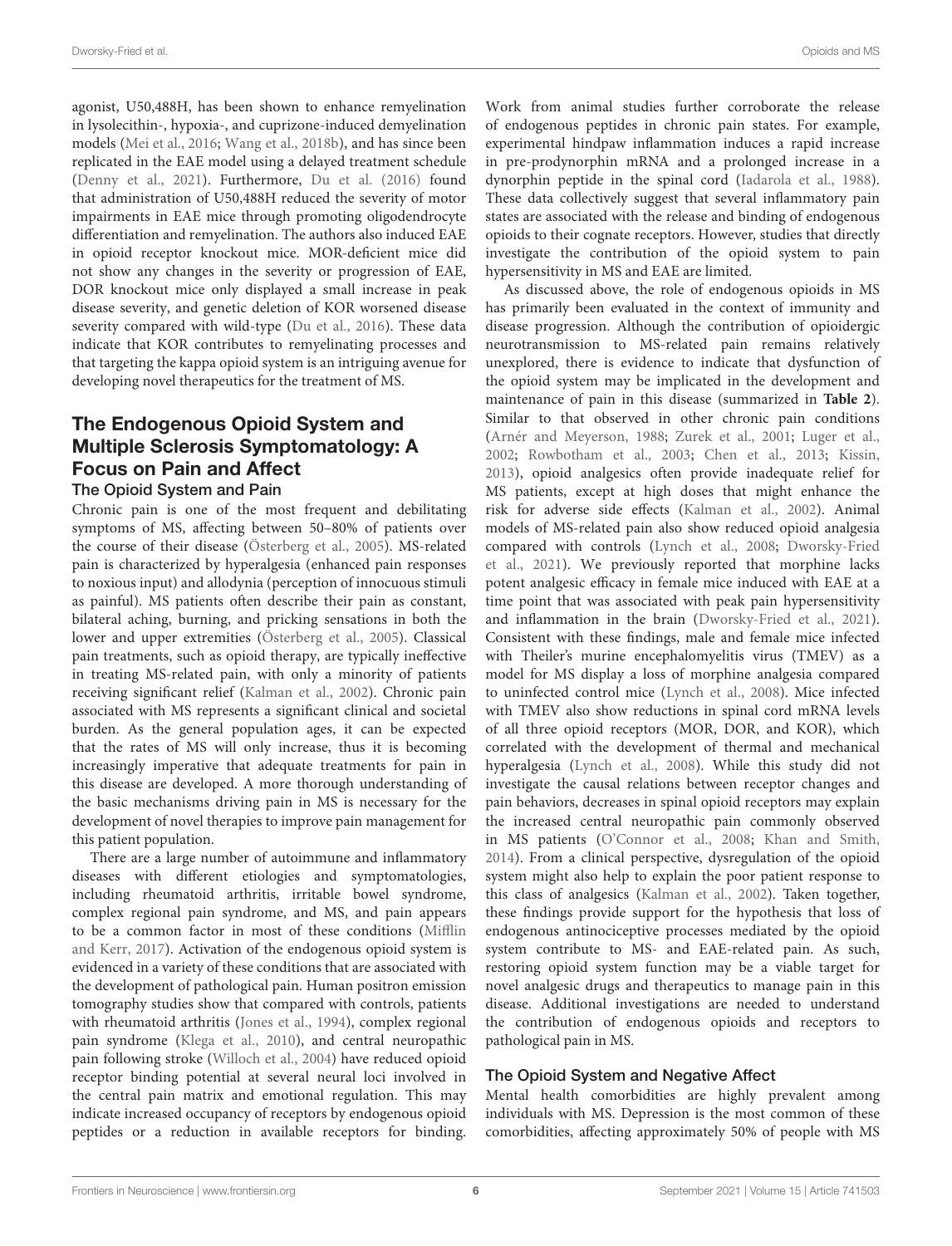[\(Marrie et al.,](#page-10-35) [2009\)](#page-10-35). This is nearly three times higher than the current rate of depression in the general United States population [\(Villarroel and Terlizzi,](#page-12-32) [2020\)](#page-12-32). People living with MS are twice as likely to commit suicide as someone without MS, with suicidal ideation showing a similar increase [\(Turner](#page-12-33) [et al.,](#page-12-33) [2006;](#page-12-33) [Feinstein and Pavisian,](#page-9-32) [2017\)](#page-9-32). Studies using functional magnetic resonance imaging reveal that MS patients with chronic pain show structural and functional alterations in brain regions involved in reward processing, which are associated with impaired reward responsiveness and depression [\(Pardini et al.,](#page-11-25) [2013;](#page-11-25) [Seixas et al.,](#page-12-34) [2016;](#page-12-34) [Heitmann et al.,](#page-9-33) [2020\)](#page-9-33). Pharmacological treatment of depression is not often pursued in people with MS because there is limited evidence to support a beneficial effect in this patient population [\(Minden et al.,](#page-10-36) [2014;](#page-10-36) [Patten et al.,](#page-11-26) [2017\)](#page-11-26). In addition, there are reports of a possible harmful interaction between some antidepressants and the initiation of fingolimod use—a common immunomodulatory drug prescribed for managing MS [\(Patten et al.,](#page-11-26) [2017\)](#page-11-26). This

#### <span id="page-6-0"></span>TABLE 2 | Effects of exogenous opioid treatment in MS patients and animal models. Opioid receptor ligand Disease Main findings Network Channel References Low dose naltrexone EAE (mouse) ↓ motor impairment [Rahn et al.,](#page-11-22) [2011;](#page-11-22) [McLaughlin et al.,](#page-10-37) [2015;](#page-10-37) [Patel et al.,](#page-11-19) [2020](#page-11-19) ↓ activated astrocytes in spinal cord; ↓ incidence of EAE [Rahn et al.,](#page-11-22) [2011](#page-11-22) ↓ T and B splenocytes at disease onset [McLaughlin et al.,](#page-10-37) [2015](#page-10-37) ↑ CD4<sup>+</sup> T cells in CNS; ↓ CD3<sup>+</sup> and CD4<sup>+</sup> T cells in spinal cord [Hammer et al.,](#page-9-34) [2016](#page-9-34) ↑ met-enkephalin protein in serum; ↓ leukocytes and eosinophils in blood; ↓ heat sensitivity (hot plate) [Ludwig et al.,](#page-10-2) [2017](#page-10-2) ↑ myelin basic protein in spinal cord; ↑ oligodendrocytes in spinal cord [Patel et al.,](#page-11-19) [2020](#page-11-19) MS (human)  $\uparrow$  β-endorphin in peripheral blood mononuclear cells; ↓ spasticity; ↑ pain [Gironi et al.,](#page-9-4) [2008](#page-9-4) No change in quality of life [Sharafaddinzadeh et al.,](#page-12-29) [2010](#page-12-29) ↑ quality of life; ↑ mental health; ↓ pain [Cree et al.,](#page-8-30) [2010](#page-8-30) ↑ met-enkephalin protein in serum [Ludwig et al.,](#page-10-2) [2017](#page-10-2) Met-enkephalin EAE (rat) 
Lesions in CNS; ↓ incidence of EAE [Jankovic and Maric,](#page-9-27) [1987](#page-9-27) EAE (mouse) ↓ motor impairment [Zagon et al.,](#page-13-17) [2010;](#page-13-17) [Rahn et al.,](#page-11-22) [2011;](#page-11-22) [Campbell](#page-8-27) [et al.,](#page-8-27) [2012;](#page-8-27) [Hammer et al.,](#page-9-28) [2013,](#page-9-28) [2015;](#page-9-29) [McLaughlin et al.,](#page-10-37) [2015;](#page-10-37) [Patel et al.,](#page-11-19) [2020](#page-11-19) ↓ activated astrocytes in spinal cord [Zagon et al.,](#page-13-17) [2010;](#page-13-17) [Rahn et al.,](#page-11-22) [2011;](#page-11-22) [Campbell](#page-8-28) [et al.,](#page-8-28) [2013;](#page-8-28) [Hammer et al.,](#page-9-28) [2013,](#page-9-28) [2015](#page-9-29) ↓ damaged neurons in spinal cord [Zagon et al.,](#page-13-17) [2010;](#page-13-17) [Campbell et al.,](#page-8-27) [2012;](#page-8-27) [Hammer et al.,](#page-9-28) [2013,](#page-9-28) [2015](#page-9-29) ↓ incidence of EAE; ↑ disease remission [Zagon et al.,](#page-13-17) [2010;](#page-13-17) [Rahn et al.,](#page-11-22) [2011](#page-11-22) ↓ CD3<sup>+</sup> T cells in spinal cord [Campbell et al.,](#page-8-27) [2012;](#page-8-27) [Hammer et al.,](#page-9-28) [2013,](#page-9-28) [2015,](#page-9-29) [2016](#page-9-34) ↓ demyelination in spinal cord; ↓ astrocyte proliferation; ↓ microglia/macrophages in spinal cord [Campbell et al.,](#page-8-27) [2012;](#page-8-27) [Hammer et al.,](#page-9-28) [2013,](#page-9-28) [2015](#page-9-29) EAE (mouse) ↓ heat sensitivity (hot plate) [Campbell et al.,](#page-8-27) [2012](#page-8-27) ↓ number of relapses; ↓ time in relapse [Hammer et al.,](#page-9-28) [2013,](#page-9-28) [2015](#page-9-29) ↓ T and B cells at onset; ↑ Th1 and Th17 cells in spinal cord [McLaughlin et al.,](#page-10-37) [2015](#page-10-37) ↓ CD4<sup>+</sup> T cells in CNS [Hammer et al.,](#page-9-34) [2016](#page-9-34) ↑ myelin basic protein in spinal cord; ↑ oligodendrocytes in spinal cord [Patel et al.,](#page-11-19) [2020](#page-11-19) U50,488H (KOR agonist) EAE (mouse)  $\downarrow$  spinal demyelination; ↑ spinal myelin thickness;  $\downarrow$ motor impairment [Du et al.,](#page-8-32) [2016](#page-8-32) EAE (mouse) ↓ motor impairment; ↑ incidence of remission; ↑ time in remission [Denny et al.,](#page-8-31) [2021](#page-8-31) Quinoxaline-derivatives (KOR agonist) EAE (mouse) ↓ motor impairment; ↓ B cells in CNS; ↓ Th17 cells in CNS; ↑ Treg cells in CNS [Tangherlini et al.,](#page-12-35) [2019](#page-12-35) Nalfurafine (KOR agonist) EAE (mouse)  $\downarrow$  motor impairment;  $\downarrow$  B cells in CNS;  $\downarrow$  CD8<sup>+</sup> T cells in CNS; ↑ myelinated axons; ↑ myelin thickness; ↑ incidence of remission; ↑ time in remission; ↓ number [Denny et al.,](#page-8-31) [2021](#page-8-31)

of relapses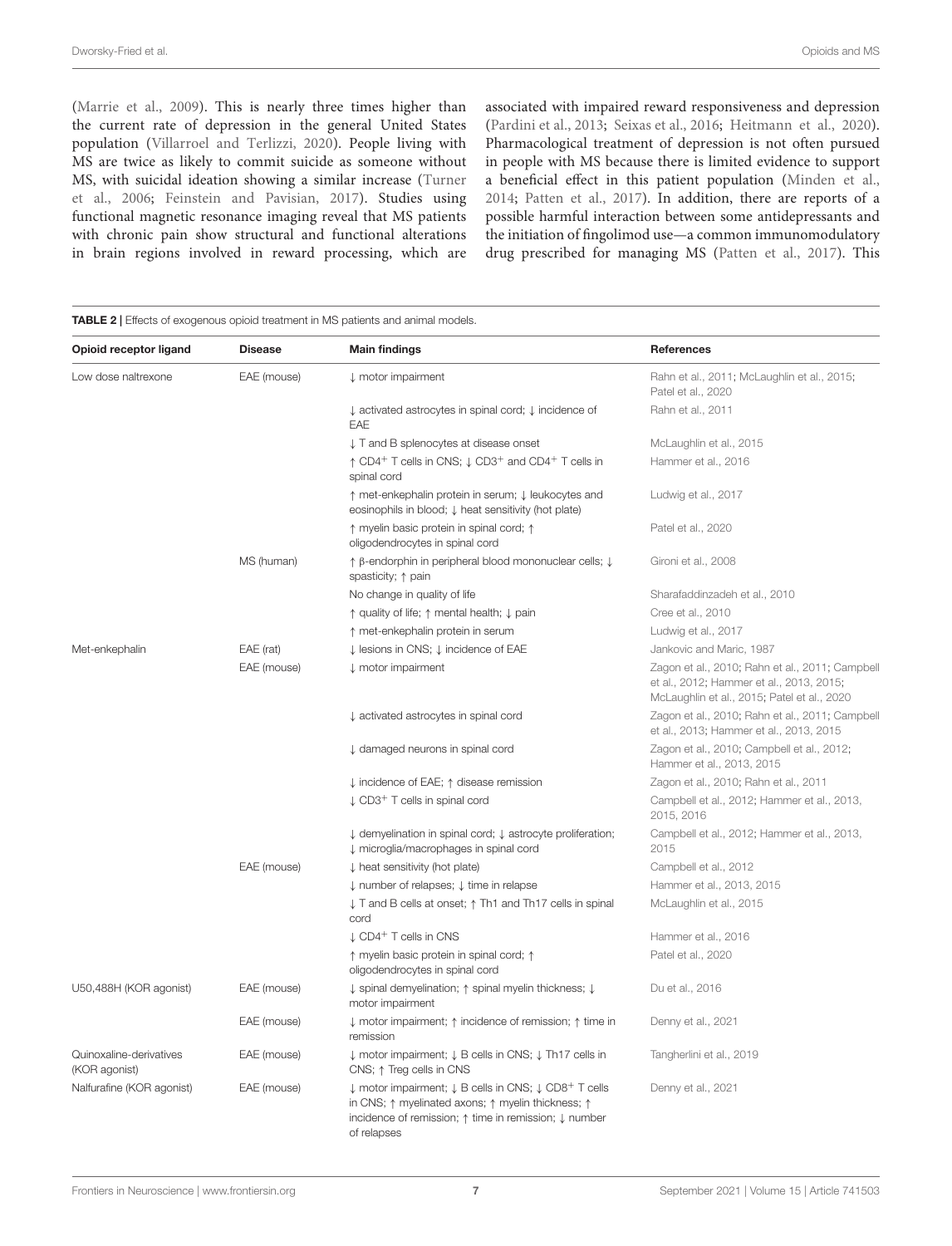undertreatment of negative affect in people with MS poses a significant problem and has profound impacts on quality of life. As such, understanding whether dysfunction of the opioid system is involved in the etiology of mood disorders in MS is critical for effective management of this condition.

In recent years, dysfunction of the endogenous opioid system has garnered significant attention as a key component in depressive symptomatology and pathophysiology [\(Hegadoren](#page-9-35) [et al.,](#page-9-35) [2009;](#page-9-35) [Peciña et al.,](#page-11-27) [2019\)](#page-11-27). Preclinical and clinical studies provide evidence of opioid system involvement in negative affective states. For instance, individuals with a history of depression who commit suicide have increased MOR density in the brain, specifically in the prefrontal cortex, temporal cortex, and basal ganglia [\(Gross-Isseroff et al.,](#page-9-36) [1990;](#page-9-36) [Gabilondo](#page-9-37) [et al.,](#page-9-37) [1995\)](#page-9-37). Women with major depressive disorder exhibit increased MOR system activation compared with control subjects [\(Kennedy et al.,](#page-10-38) [2006\)](#page-10-38). Indeed, increases in KOR and MOR protein in the blood serum have become targets for biomarker identification of major depressive disorder in humans [\(Al-](#page-7-0)[Hakeim et al.,](#page-7-0) [2019,](#page-7-0) [2020\)](#page-8-36). Clinical reports have described the effectiveness of MOR agonists, including oxycodone, tramadol, oxymorphone, and buprenorphine, as well as β-endorphin, in patients suffering from depression [\(Darko et al.,](#page-8-37) [1992;](#page-8-37) [Bodkin et al.,](#page-8-38) [1995;](#page-8-38) [Stoll and Rueter,](#page-12-36) [1999;](#page-12-36) [Shapira and](#page-12-37) [DeGraw,](#page-12-37) [2001\)](#page-12-37). Preclinical studies using animal paradigms of depression corroborate these findings [\(Rojas-Corrales et al.,](#page-12-38) [1998,](#page-12-38) [2004\)](#page-12-39). The evidence of opioid system dysfunction as an important mechanism driving negative affect suggests that altered opioidergic mechanisms may also play a role in the development of comorbid mood disorders in MS.

The EAE mouse model is a useful tool for modeling the affective symptoms of MS [\(Pollak et al.,](#page-11-28) [2002\)](#page-11-28). Affective disturbances, such as depressive- and anxiety-like behaviors, and cognitive and memory dysfunction have been noted early in the EAE disease course, similar to the clinical population [\(Pollak et al.,](#page-11-28) [2002;](#page-11-28) [Peruga et al.,](#page-11-29) [2011;](#page-11-29) [Acharjee et al.,](#page-7-1) [2013;](#page-7-1) [Olechowski et al.,](#page-11-30) [2013\)](#page-11-30). Several studies report that mice with EAE show higher levels of anxious and depressive behaviors than control mice in a variety of experimental paradigms including the elevated plus maze, open field test, forced swim test, tail suspension test, and social interaction test [\(Acharjee et al.,](#page-7-1) [2013;](#page-7-1) [Olechowski et al.,](#page-11-30) [2013\)](#page-11-30). Using the conditioned place preference assay to assess drug reinforcement, our group has recently demonstrated that morphine reward is blunted in mice with EAE [\(Dworsky-Fried et al.,](#page-8-35) [2021\)](#page-8-35). This finding indicates that affective and reward processing is disrupted in the EAE model, and is consistent with other reports indicating dysregulated reward processing in chronic pain states [\(Ozaki et al.,](#page-11-31) [2002,](#page-11-31) [2003;](#page-11-32) [Martin](#page-10-39) [et al.,](#page-10-39) [2007;](#page-10-39) [Petraschka et al.,](#page-11-33) [2007;](#page-11-33) [Niikura et al.,](#page-11-34) [2008\)](#page-11-34). Although literature that focuses on the involvement of the endogenous opioid system in MS-related mood and affective disorders is

### **REFERENCES**

<span id="page-7-1"></span>Acharjee, S., Nayani, N., Tsutsui, M., Hill, M. N., Ousman, S. S., and Pittman, Q. J. (2013). Altered cognitive-emotional behavior in early experimental

limited, existing evidence warrants further exploration into this research avenue. Understanding whether disruptions to endogenous opioid signaling contribute to impaired mood and reward regulation in MS is paramount for future treatment of this comorbidity.

### **CONCLUSION**

Opioid peptides and their receptors are intimately involved in regulating various aspects of immune function, nociceptive processing, and affective states. Dysregulation of the opioid system may be an important mechanism to help explain the pathophysiology of MS, as well as the pathological pain and disordered mood commonly observed in this disease. Therefore, it is of interest to further investigate and consider the opioid system as a potentially attractive therapeutic target for MS and its symptoms.

Although MS is a highly prevalent autoimmune disorder, a comprehensive understanding of the pathogenesis and symptomatology of the disease is still lacking. Accumulating data imply functional association between endogenous opioid systems and MS. Patients with MS and animal models show decreased levels of endogenous opioid peptides compared with healthy controls [\(Panerai et al.,](#page-11-18) [1994;](#page-11-18) [Gironi et al.,](#page-9-3) [2000,](#page-9-3) [2008;](#page-9-4) [Ludwig et al.,](#page-10-2) [2017;](#page-10-2) [Patel et al.,](#page-11-19) [2020\)](#page-11-19) and some clinical trials have shown beneficial effects of therapies that enhance endogenous opioid concentrations [\(Gironi et al.,](#page-9-4) [2008;](#page-9-4) [Ludwig et al.,](#page-10-2) [2017\)](#page-10-2). Moreover, opioid analgesics often provide inadequate pain relief for patients with MS. Given the complex interactions between the opioid and immune systems, nociceptive processing, and mood regulation as discussed in this review, targeting opioidergic mechanisms may provide an effective measure to interfere with the development and progression of MS and improve disabling symptoms.

# AUTHOR CONTRIBUTIONS

ZD-F and AT conceptualized the work. ZD-F drafted the initial manuscript and edited the text. ZD-F and CC reviewed the literature and contributed to the final manuscript text. CC created the tables. BK and AT provided the editorial comments. All authors contributed to the manuscript revision and approved the submitted version.

# FUNDING

This work was supported by a Project Grant from the Canadian Institutes for Health Research (CIHR) FRN:162434.

autoimmune encephalitis - cytokine and hormonal correlates. Brain Behav. Immun. 33, 164–172. [doi: 10.1016/j.bbi.2013.07.003](https://doi.org/10.1016/j.bbi.2013.07.003)

<span id="page-7-0"></span>Al-Hakeim, H. K., Al-Fadhel, S. Z., Al-Dujaili, A. H., Carvalho, A., Sriswasdi, S., and Maes, M. (2019). Development of a novel neuro-immune and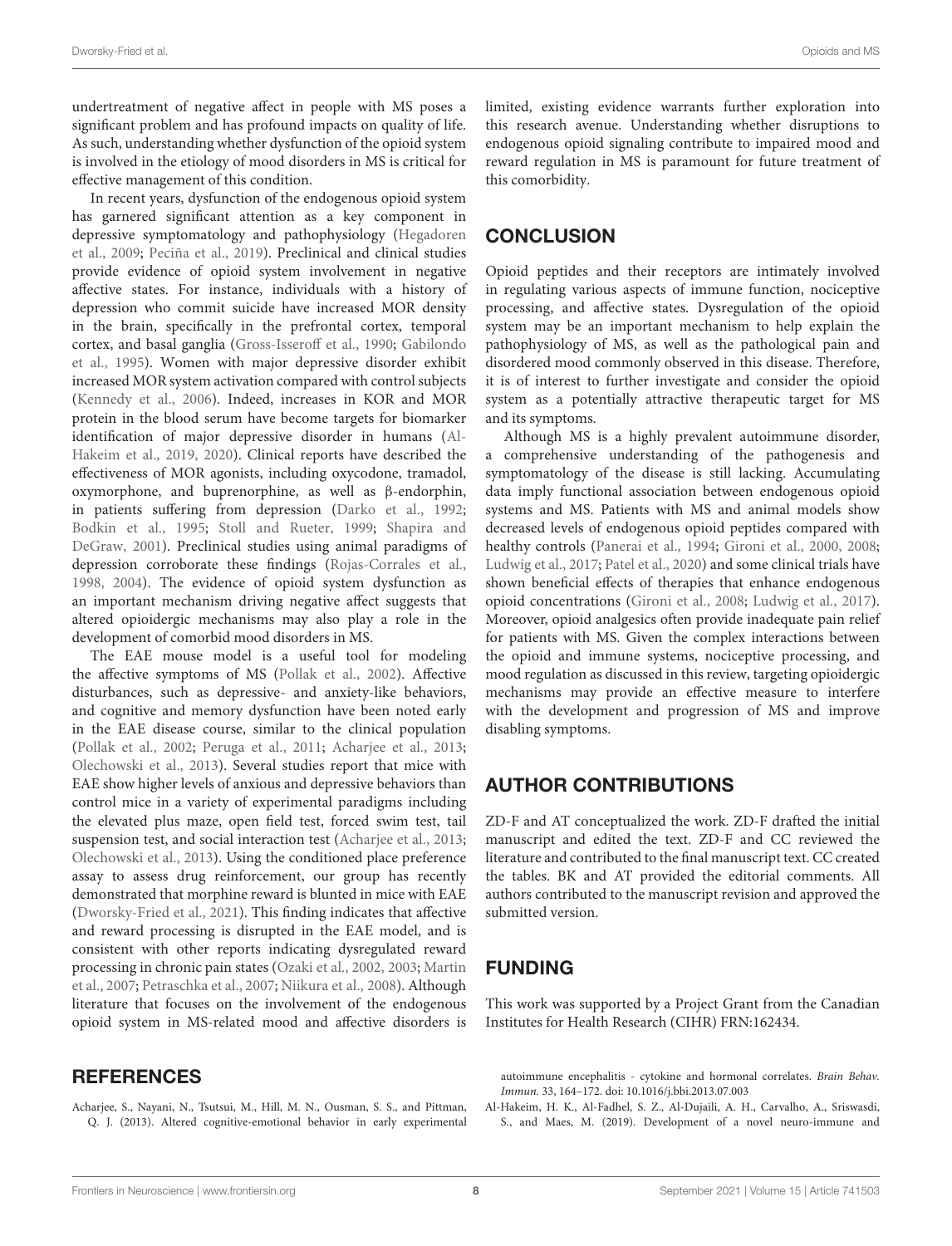opioid-associated fingerprint with a cross-validated ability to identify and authenticate unknown patients with major depression: far beyond differentiation, discrimination, and classification. Mol. Neurobiol. 56, 7822– 7835. [doi: 10.1007/s12035-019-01647-1640](https://doi.org/10.1007/s12035-019-01647-1640)

- <span id="page-8-36"></span>Al-Hakeim, H. K., Zeki Al-Fadhel, S., Al-Dujaili, A. H., and Maes, M. (2020). In major depression, increased kappa and mu opioid receptor levels are associated with immune activation. Acta Neuropsychiatr. 32, 99–108. [doi: 10.1017/neu.](https://doi.org/10.1017/neu.2019.47) [2019.47](https://doi.org/10.1017/neu.2019.47)
- <span id="page-8-8"></span>Al-Hasani, R., and Bruchas, M. R. (2011). Molecular mechanisms of opioid receptor-dependent signaling and behavior. Anesthesiology 115, 1363–1381. [doi:](https://doi.org/10.1097/ALN.0b013e318238bba6) [10.1097/ALN.0b013e318238bba6](https://doi.org/10.1097/ALN.0b013e318238bba6)
- <span id="page-8-10"></span>Al-Hashimi, M., Scott, S. W. M., Thompson, J. P., and Lambert, D. G. (2013). Opioids and immune modulation: more questions than answers. Br. J. Anaesth. 111, 80–88. [doi: 10.1093/bja/aet153](https://doi.org/10.1093/bja/aet153)
- <span id="page-8-33"></span>Arnér, S., and Meyerson, B. A. (1988). Lack of analgesic effect of opioids on neuropathic and idiopathic forms of pain. Pain 33, 11–23. [doi: 10.1016/0304-](https://doi.org/10.1016/0304-3959(88)90198-90194) [3959\(88\)90198-90194](https://doi.org/10.1016/0304-3959(88)90198-90194)
- <span id="page-8-12"></span>Azuma, Y., and Ohura, K. (2002). Endomorphins 1 and 2 inhibit IL-10 and IL-12 production and innate immune functions, and potentiate NF-κB DNA binding in THP-1 differentiated to macrophage-like cells. Scand. J. Immunol. 56, 260–269. [doi: 10.1046/j.1365-3083.2002.01128.x](https://doi.org/10.1046/j.1365-3083.2002.01128.x)
- <span id="page-8-7"></span>Bagnol, D., Mansour, A., Akil, H., and Watson, S. J. (1997). Cellular localization and distribution of the cloned mu and kappa opioid receptors in rat gastrointestinal tract. Neuroscience 81, 579–591. [doi: 10.1016/S0306-4522\(97\)](https://doi.org/10.1016/S0306-4522(97)00227-223) [00227-223](https://doi.org/10.1016/S0306-4522(97)00227-223)
- <span id="page-8-16"></span>Bajpai, K., Singh, V. K., Agarwal, S. S., Dhawan, V. C., Naqvi, T., Haq, W., et al. (1995). Immunomodulatory activity of met-enkephalin and its two potent analogs. Int. J. Immunopharmacol. 17, 207–212. [doi: 10.1016/0192-0561\(94\)](https://doi.org/10.1016/0192-0561(94)00080-88) [00080-88](https://doi.org/10.1016/0192-0561(94)00080-88)
- <span id="page-8-3"></span>Basbaum, A. I., and Fields, H. L. (1984). Endogenous pain control systems: brainstem spinal pathways and endorphin circuitry. Annu. Rev. Neurosci. 7, 309–338. [doi: 10.1146/annurev.ne.07.030184.001521](https://doi.org/10.1146/annurev.ne.07.030184.001521)
- <span id="page-8-9"></span>Benarroch, E. E. (2012). Endogenous opioid systems: current concepts and clinical correlations. Neurology 79, 807–814. [doi: 10.1212/WNL.0b013e31826](https://doi.org/10.1212/WNL.0b013e3182662098) [62098](https://doi.org/10.1212/WNL.0b013e3182662098)
- <span id="page-8-23"></span>Bhat, R. S., Bhaskaran, M., Mongia, A., Hitosugi, N., and Singhal, P. C. (2004). Morphine-induced macrophage apoptosis: oxidative stress and strategies for modulation. J. Leukoc. Biol. 75, 1131–1138. [doi: 10.1189/jlb.1203639](https://doi.org/10.1189/jlb.1203639)
- <span id="page-8-21"></span>Bian, T. H., Wang, X. F., and Li, X. Y. (1995). Effect of morphine on interleukin-1 and tumor necrosis factor α production from mouse peritoneal macrophages in vitro. Acta Pharmacol. Sin. 16, 449–451.
- <span id="page-8-6"></span>Bidlack, J. M. (2000). Detection and function of opioid receptors on cells from the immune system. Clin. Diagn. Lab. Immunol. 7, 719–723. [doi: 10.1128/cdli.7.5.](https://doi.org/10.1128/cdli.7.5.719-723.200010.1128/cdli.7.5.719-723.2000) [719-723.200010.1128/cdli.7.5.719-723.2000](https://doi.org/10.1128/cdli.7.5.719-723.200010.1128/cdli.7.5.719-723.2000)
- <span id="page-8-4"></span>Blaesse, P., Goedecke, L., Bazelot, M., Capogna, M., Pape, H. C., and Jüngling, K. (2015). µ-Opioid receptor-mediated inhibition of intercalated neurons and effect on synaptic transmission to the central amygdala. J. Neurosci. 35, 7317– 7325. [doi: 10.1523/JNEUROSCI.0204-15.2015](https://doi.org/10.1523/JNEUROSCI.0204-15.2015)
- <span id="page-8-38"></span>Bodkin, A. J., Zornberg, G. L., Lukas, S. E., and Cole, J. O. (1995). Buprenorphine treatment of refractory depression. J. Clin. Psychopharmacol. 15, 49–57. [doi:](https://doi.org/10.1097/00004714-199502000-199502008) [10.1097/00004714-199502000-199502008](https://doi.org/10.1097/00004714-199502000-199502008)
- <span id="page-8-20"></span>Bonnet, M. P., Beloeil, H., Benhamou, D., Mazoit, J. X., and Asehnoune, K. (2008). The  $\mu$  opioid receptor mediates morphine-induced tumor necrosis factor and interleukin-6 inhibition in toll-like receptor 2-stimulated monocytes. Anesth. Analg. 106, 1142–1149. [doi: 10.1213/ane.0b013e318165de89](https://doi.org/10.1213/ane.0b013e318165de89)
- <span id="page-8-14"></span>Börner, C., Lanciotti, S., Koch, T., Höllt, V., and Kraus, J. (2013). Mu opioid receptor agonist-selective regulation of interleukin-4 in T lymphocytes. J. Neuroimmunol. 263, 35–42. [doi: 10.1016/j.jneuroim.2013.07.012](https://doi.org/10.1016/j.jneuroim.2013.07.012)
- <span id="page-8-13"></span>Börner, C., Warnick, B., Smida, M., Hartig, R., Lindquist, J. A., Schraven, B., et al. (2009). Mechanisms of opioid-mediated inhibition of human T cell receptor signaling. J. Immunol. 183, 882–889. [doi: 10.4049/jimmunol.0802763](https://doi.org/10.4049/jimmunol.0802763)
- <span id="page-8-17"></span>Brown, S. L., and Van Epps, D. E. (1985). Suppression of T lymphocyte chemotactic factor production by the opioid peptides beta-endorphin and met-enkephalin. J. Immunol. 134, 3384–3390.
- <span id="page-8-1"></span>Browne, P., Chandraratna, D., Angood, C., Tremlett, H., Baker, C., Taylor, B. V., et al. (2014). Atlas of multiple sclerosis 2013: a growing global problem with widespread inequity. Neurology 83, 1022–1024. [doi: 10.1212/](https://doi.org/10.1212/WNL.0000000000000768) [WNL.0000000000000768](https://doi.org/10.1212/WNL.0000000000000768)
- <span id="page-8-18"></span>Bussiere, J. L., Adler, M. W., Rogers, T. J., and Eisenstein, T. K. (1993). Cytokine reversal of morphine-induced suppression of the antibody response 1. J. Pharmacol. Exp. Ther. 264, 591–597.
- <span id="page-8-11"></span>Cabot, P. J., Carter, L., Gaiddon, C., Zhang, Q., Schäfer, M., Loeffler, J. P., et al. (1997). Immune Cell-derived beta-endorphin: production, release, and control of inflammatory pain in rats. J. Clin. Invest. 100, 142–148. [doi: 10.1172/](https://doi.org/10.1172/JCI119506) [JCI119506](https://doi.org/10.1172/JCI119506)
- <span id="page-8-27"></span>Campbell, A. M., Zagon, I. S., and McLaughlin, P. J. (2012). Opioid growth factor arrests the progression of clinical disease and spinal cord pathology in established experimental autoimmune encephalomyelitis. Brain Res. 1472, 138–148. [doi: 10.1016/j.brainres.2012.07.006](https://doi.org/10.1016/j.brainres.2012.07.006)
- <span id="page-8-28"></span>Campbell, A. M., Zagon, I. S., and Mclaughlin, P. J. (2013). Astrocyte proliferation is regulated by the OGF-OGFr axis in vitro and in experimental autoimmune encephalomyelitis. Brain Res. Bull. 90, 43–51. [doi: 10.1016/j.brainresbull.2012.](https://doi.org/10.1016/j.brainresbull.2012.09.001) [09.001](https://doi.org/10.1016/j.brainresbull.2012.09.001)
- <span id="page-8-2"></span>Carroll, W. M. (2018). 2017 mcdonald MS diagnostic criteria: evidence-based revisions. Mult. Scler. 24, 92–95. [doi: 10.1177/1352458517751861](https://doi.org/10.1177/1352458517751861)
- <span id="page-8-22"></span>Casellas, A. M., Guardiola, H., and Renaud, F. L. (1991). Inhibition by opioids of phagocytosis in peritoneal macrophages. Neuropeptides 18, 35–40. [doi: 10.1016/](https://doi.org/10.1016/0143-4179(91)90161-B) [0143-4179\(91\)90161-B](https://doi.org/10.1016/0143-4179(91)90161-B)
- <span id="page-8-26"></span>Catuneanu, A., Paylor, J. W., Winship, I., Colbourne, F., and Kerr, B. J. (2019). Sex differences in central nervous system plasticity and pain in experimental autoimmune encephalomyelitis. Pain 160, 1037–1049. [doi: 10.1097/j.pain.](https://doi.org/10.1097/j.pain.0000000000001483) [0000000000001483](https://doi.org/10.1097/j.pain.0000000000001483)
- <span id="page-8-19"></span>Chao, C. C., Molitor, T. W., Close, K., Hu, S., and Peterson, P. K. (1993). Morphine inhibits the release of tumor necrosis factor in human peripheral blood mononuclear cell cultures. Int. J. Immunopharmacol. 15, 447–453. [doi:](https://doi.org/10.1016/0192-0561(93)90057-90056) [10.1016/0192-0561\(93\)90057-90056](https://doi.org/10.1016/0192-0561(93)90057-90056)
- <span id="page-8-34"></span>Chen, L., Vo, T., Seefeld, L., Malarick, C., Houghton, M., Ahmed, S., et al. (2013). Lack of correlation between opioid dose adjustment and pain score change in a group of chronic pain patients. J. Pain 14, 384–392. [doi: 10.1016/j.jpain.2012.](https://doi.org/10.1016/j.jpain.2012.12.012) [12.012](https://doi.org/10.1016/j.jpain.2012.12.012)
- <span id="page-8-29"></span>Chopra, P., and Cooper, M. S. (2013). Treatment of complex regional pain syndrome (CRPS) using low dose naltrexone (LDN). J. Neuroimmune Pharmacol. 8, 470–476. [doi: 10.1007/s11481-013-9451-y](https://doi.org/10.1007/s11481-013-9451-y)
- <span id="page-8-5"></span>Chuang, T. K., Killam, K. F., Chuang, L. F., Kung, H. F., Sheng, W. S., Chao, C. C., et al. (1995). Mu opioid receptor gene expression in immune cells. Biochem. Biophys. Res. Commun. 216, 922–930. [doi: 10.1006/bbrc.1995.2709](https://doi.org/10.1006/bbrc.1995.2709)
- <span id="page-8-0"></span>Compston, A., and Coles, A. (2008). Multiple sclerosis. Lancet 372, 1502–1517. [doi: 10.1016/S0140-6736\(08\)61620-61627](https://doi.org/10.1016/S0140-6736(08)61620-61627)
- <span id="page-8-24"></span>Cornwell, W. D., Lewis, M. G., Fan, X., Rappaport, J., and Rogers, T. J. (2013). Effect of chronic morphine administration on circulating T cell population dynamics in rhesus macaques. J. Neuroimmunol. 265, 43–50. [doi: 10.1016/j.jneuroim.](https://doi.org/10.1016/j.jneuroim.2013.09.013) [2013.09.013](https://doi.org/10.1016/j.jneuroim.2013.09.013)
- <span id="page-8-30"></span>Cree, B. A. C., Kornyeyeva, E., and Goodin, D. S. (2010). Pilot trial of low-dose naltrexone and quality of life in multiple sclerosis. Ann. Neurol. 68, 145–150. [doi: 10.1002/ana.22006](https://doi.org/10.1002/ana.22006)
- <span id="page-8-25"></span>Cui, Y., Chen, Y., Zhi, J.-L., Guo, R.-X., Feng, J.-Q., and Chen, P.-X. (2006). Activation of p38 mitogen-activated protein kinase in spinal microglia mediates morphine antinociceptive tolerance. Brain Res. 1069, 235–243. [doi: 10.1016/j.](https://doi.org/10.1016/j.brainres.2005.11.066) [brainres.2005.11.066](https://doi.org/10.1016/j.brainres.2005.11.066)
- <span id="page-8-37"></span>Darko, D. F., Risch, S. C., Gillin, J. C., and Golshan, S. (1992). Association of βendorphin with specific clinical symptoms of depression. Am. J. Psychiatry 149, 1162–1167. [doi: 10.1176/ajp.149.9.1162](https://doi.org/10.1176/ajp.149.9.1162)
- <span id="page-8-31"></span>Denny, L., Al Abadey, A., Robichon, K., Templeton, N., Prisinzano, T. E., Kivell, B. M., et al. (2021). Nalfurafine reduces neuroinflammation and drives remyelination in models of CNS demyelinating disease. Clin. Transl. Immunol. 10:e1234. [doi: 10.1002/cti2.1234](https://doi.org/10.1002/cti2.1234)
- <span id="page-8-15"></span>Donahue, R. N., McLaughlin, P. J., and Zagon, I. S. (2009). Cell proliferation of human ovarian cancer is regulated by the opioid growth factor-opioid growth factor receptor axis. Am. J. Physiol. Regul. Integr. Comp. Physiol. 296, 1716–1725. [doi: 10.1152/ajpregu.00075.2009](https://doi.org/10.1152/ajpregu.00075.2009)
- <span id="page-8-32"></span>Du, C., Duan, Y., Wei, W., Cai, Y., Chai, H., Lv, J., et al. (2016). Kappa opioid receptor activation alleviates experimental autoimmune encephalomyelitis and promotes oligodendrocyte-mediated remyelination. Nat. Commun. 7:11120. [doi: 10.1038/ncomms11120](https://doi.org/10.1038/ncomms11120)
- <span id="page-8-35"></span>Dworsky-Fried, Z., Faig, C. A., Vogel, H. A., Kerr, B. J., and Taylor, A. M. W. (2021). Central amygdala inflammation drives pain hypersensitivity and attenuates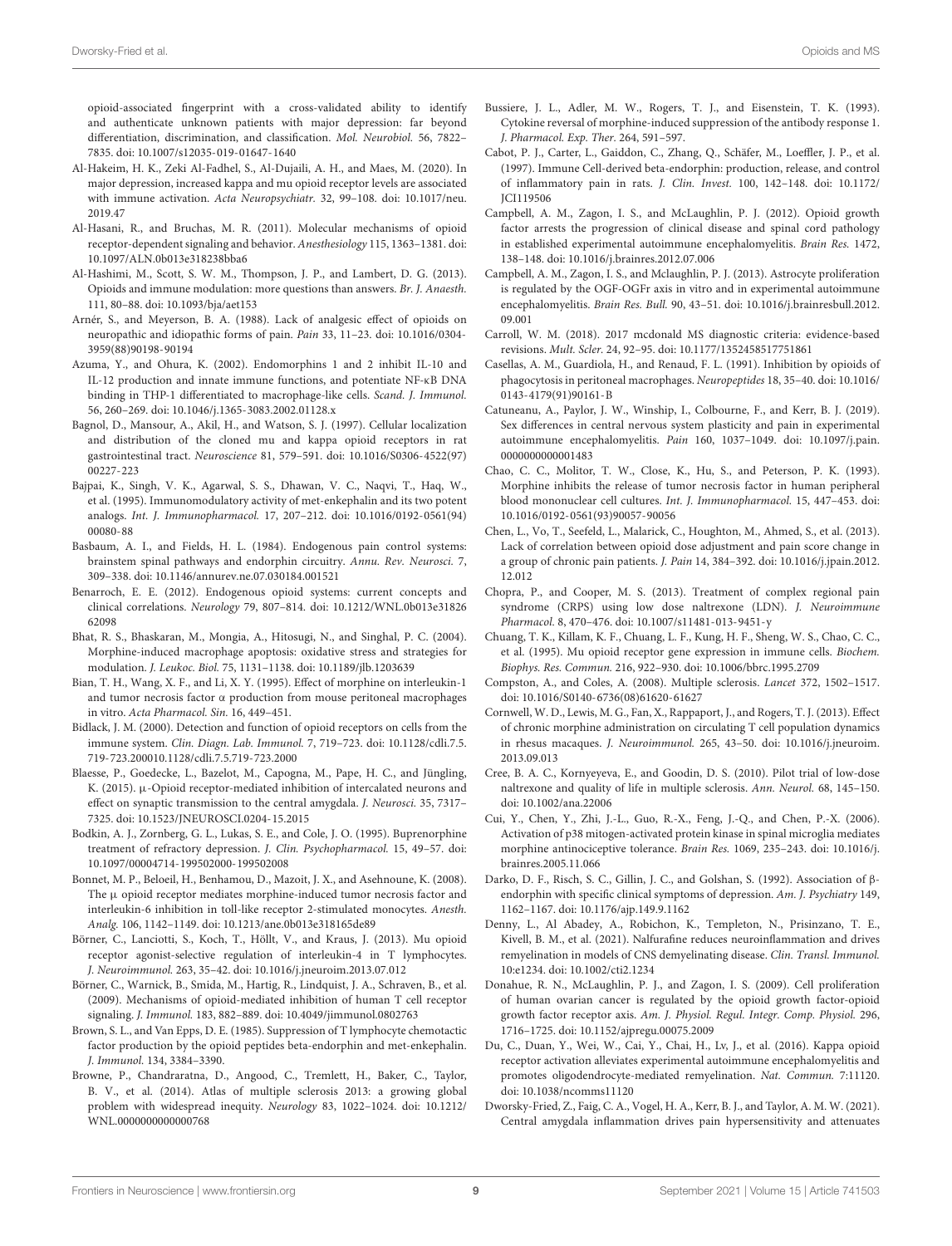morphine analgesia in experimental autoimmune encephalomyelitis. Pain [doi:](https://doi.org/10.1097/j.pain.0000000000002307) [10.1097/j.pain.0000000000002307](https://doi.org/10.1097/j.pain.0000000000002307) [Online ahead of print].

- <span id="page-9-26"></span>Eidson, L. N., and Murphy, A. Z. (2013). Blockade of toll-like receptor 4 attenuates morphine tolerance and facilitates the pain relieving properties of morphine. J. Neurosci. 33, 15952–15963. [doi: 10.1523/JNEUROSCI.1609-13.2013](https://doi.org/10.1523/JNEUROSCI.1609-13.2013)
- <span id="page-9-7"></span>Eisenstein, T. K. (2019). The role of opioid receptors in immune system function. Front. Immunol. 10:2904. [doi: 10.3389/fimmu.2019.02904](https://doi.org/10.3389/fimmu.2019.02904)
- <span id="page-9-32"></span>Feinstein, A., and Pavisian, B. (2017). Multiple sclerosis and suicide. Mult. Scler. 23, 923–927. [doi: 10.1177/1352458517702553](https://doi.org/10.1177/1352458517702553)

<span id="page-9-18"></span>Fóris, G., Medgyesi, G. A., and Hauck, M. (1986). Bidirectional effect of metenkephalin on macrophage effector functions. Mol. Cell. Biochem. 69, 127–137.

- <span id="page-9-19"></span>Franchi, S., Moschetti, G., Amodeo, G., and Sacerdote, P. (2019). Do all opioid drugs share the same immunomodulatory properties? A review from animal and human studies. Front. Immunol. 10:2914. [doi: 10.3389/fimmu.2019.](https://doi.org/10.3389/fimmu.2019.02914) [02914](https://doi.org/10.3389/fimmu.2019.02914)
- <span id="page-9-37"></span>Gabilondo, A. M., Javier Meana, J., and García-Sevilla, J. A. (1995). Increased density of  $\mu$ -opioid receptors in the postmortem brain of suicide victims. Brain Res. 682, 245–250. [doi: 10.1016/0006-8993\(95\)00333-L](https://doi.org/10.1016/0006-8993(95)00333-L)
- <span id="page-9-23"></span>Gao, M., Sun, J., Jin, W., and Qian, Y. (2012). Morphine, but not ketamine, decreases the ratio of Th1/Th2 in CD4-positive cells through T-bet and GATA3. Inflammation 35, 1069–1077. [doi: 10.1007/s10753-011-9413-9416](https://doi.org/10.1007/s10753-011-9413-9416)
- <span id="page-9-14"></span>Garcia, I., Perez-Castillo, A., Moreno, J., and Alemany, S. (1992). β-Endorphin inhibits interleukin-2 release and expression of interleukin- 2 receptors in concanavalin A-stimulated splenic lymphocytes. Lymphokine Cytokine Res. 11, 339–345.
- <span id="page-9-20"></span>Gavériaux-Ruff, C., Matthes, H. W. D., Peluso, J., and Kieffer, B. L. (1998). Abolition of morphine-immunosuppression in mice lacking the  $\mu$ -opioid receptor gene. Proc. Natl. Acad. Sci. U. S. A. 95, 6326–6330. [doi: 10.1073/pnas.](https://doi.org/10.1073/pnas.95.11.6326) [95.11.6326](https://doi.org/10.1073/pnas.95.11.6326)
- <span id="page-9-10"></span>Gilman, S. C., Schwartzt, J. M., Milnert, R. J., Bloomt, F. E., and Feldman, J. D. (1982). β-Endorphin enhances lymphocyte proliferative responses (neuropeptides/mitogens/lymphocyte activation/opiates/stress). Proc. Natl. Acad. Sci. U. S. A. 79, 4226–4230.
- <span id="page-9-11"></span>Gilmore, W., and Weiner, L. P. (1989). The opioid specificity of beta-endorphin enhancement of murine lymphocyte proliferation. Immunopharmacology 17, 19–30. [doi: 10.1016/0162-3109\(89\)90004-90000](https://doi.org/10.1016/0162-3109(89)90004-90000)
- <span id="page-9-0"></span>Gilmour, H., Ramage-Morin, P. L., and Wong, S. L. (2018). Multiple sclerosis: prevalence and impact. Health Rep. 29, 3–8.
- <span id="page-9-3"></span>Gironi, M., Martinelli, V., Brambilla, E., Furlan, R., Panerai, A. E., Comi, G., et al. (2000). β-Endorphin concentrations in peripheral blood mononuclear cells of patients with multiple sclerosis: effects of treatment with interferon beta. Arch. Neurol. 57, 1178–1181. [doi: 10.1001/archneur.57.8.1178](https://doi.org/10.1001/archneur.57.8.1178)
- <span id="page-9-4"></span>Gironi, M., Martinelli-Boneschi, F., Sacerdote, P., Solaro, C., Zaffaroni, M., Cavarretta, R., et al. (2008). A pilot trial of low-dose naltrexone in primary progressive multiple sclerosis. Mult. Scler. 14, 1076–1083. [doi: 10.1177/](https://doi.org/10.1177/1352458508095828) [1352458508095828](https://doi.org/10.1177/1352458508095828)
- <span id="page-9-21"></span>Govitrapong, P., Suttitum, T., Kotchabhakdi, N., and Uneklabh, T. (1998). Alterations of immune functions in heroin addicts and heroin withdrawal subjects. J. Pharmacol. Exp. Ther. 286, 883–889.
- <span id="page-9-1"></span>Greenfield, A. L., and Hauser, S. L. (2018). B-cell therapy for multiple sclerosis: entering an era. Ann. Neurol. 83, 13–26. [doi: 10.1002/ana.25119](https://doi.org/10.1002/ana.25119)
- <span id="page-9-36"></span>Gross-Isseroff, R., Dillon, K. A., Israeli, M., and Biegon, A. (1990). Regionally selective increases in  $\mu$  opioid receptor density in the brains of suicide victims. Brain Res. 530, 312–316. [doi: 10.1016/0006-8993\(90\)91301-V](https://doi.org/10.1016/0006-8993(90)91301-V)
- <span id="page-9-28"></span>Hammer, L. A., Zagon, I. S., and McLaughlin, P. J. (2013). Treatment of a relapseremitting model of multiple sclerosis with opioid growth factor. Brain Res. Bull. 98, 122–131. [doi: 10.1016/j.brainresbull.2013.08.001](https://doi.org/10.1016/j.brainresbull.2013.08.001)
- <span id="page-9-29"></span>Hammer, L. A., Zagon, I. S., and McLaughlin, P. J. (2015). Improved clinical behavior of established relapsing-remitting experimental autoimmune encephalomyelitis following treatment with endogenous opioids: implications for the treatment of multiple sclerosis. Brain Res. Bull. 112, 42–51. [doi: 10.1016/](https://doi.org/10.1016/j.brainresbull.2015.01.009) [j.brainresbull.2015.01.009](https://doi.org/10.1016/j.brainresbull.2015.01.009)
- <span id="page-9-34"></span>Hammer, L. A., Waldner, H., Zagon, I. S., and McLaughlin, P. J. (2016). Opioid growth factor and low-dose naltrexone impair central nervous system infiltration by  $CD4^+$  T lymphocytes in established experimental autoimmune encephalomyelitis, a model of multiple sclerosis. Exp. Biol. Med. 241, 71–78. [doi: 10.1177/1535370215596384](https://doi.org/10.1177/1535370215596384)
- <span id="page-9-22"></span>Han, C., Lei, D., Liu, L., Xie, S., He, L., Wen, S., et al. (2020). Morphine induces the differentiation of T helper cells to Th2 effector cells via the PKCθ-GATA3 pathway. Int. Immunopharmacol. 80:106133. [doi: 10.1016/j.intimp.](https://doi.org/10.1016/j.intimp.2019.106133) [2019.106133](https://doi.org/10.1016/j.intimp.2019.106133)
- <span id="page-9-2"></span>Hauser, S. L., and Cree, B. A. C. (2020). Treatment of multiple sclerosis: a review. Am. J. Med. 133, 1380–1390.e2. [doi: 10.1016/j.amjmed.2020.05.049](https://doi.org/10.1016/j.amjmed.2020.05.049)
- <span id="page-9-35"></span>Hegadoren, K. M., O'Donnell, T., Lanius, R., Coupland, N. J., and Lacaze-Masmonteil, N. (2009). The role of β-endorphin in the pathophysiology of major depression. Neuropeptides 43, 341–353. [doi: 10.1016/J.NPEP.2009.](https://doi.org/10.1016/J.NPEP.2009.06.004) [06.004](https://doi.org/10.1016/J.NPEP.2009.06.004)
- <span id="page-9-33"></span>Heitmann, H., Andlauer, T. F. M., Korn, T., Mühlau, M., Henningsen, P., Hemmer, B., et al. (2020). Fatigue, depression, and pain in multiple sclerosis: how neuroinflammation translates into dysfunctional reward processing and anhedonic symptoms. Mult. Scler. J. [doi: 10.1177/1352458520972279](https://doi.org/10.1177/1352458520972279) [Online ahead of print].
- <span id="page-9-12"></span>Hemmick, L. M., and Bidlack, J. M. (1990). β-Endorphin stimulates rat T lymphocyte proliferation. J. Neuroimmunol. 29, 239–248. [doi: 10.1016/0165-](https://doi.org/10.1016/0165-5728(90)90167-l) [5728\(90\)90167-l](https://doi.org/10.1016/0165-5728(90)90167-l)
- <span id="page-9-6"></span>Horvath, G. (2000). Endomorphin-1 and endomorphin-2: pharmacology of the selective endogenous  $\mu$ -opioid receptor agonists. Pharmacol. Ther. 88, 437-463. [doi: 10.1016/S0163-7258\(00\)00100-105](https://doi.org/10.1016/S0163-7258(00)00100-105)
- <span id="page-9-24"></span>Horvath, R. J., and Deleo, J. A. (2009). Morphine enhances microglial migration through modulation of P2X4 receptor signaling. J. Neurosci. 29, 998–1005. [doi: 10.1523/JNEUROSCI.4595-08.2009](https://doi.org/10.1523/JNEUROSCI.4595-08.2009)
- <span id="page-9-13"></span>Hough, C. J., Halperin, J. I., Mazorow, D. L., Yeandle, S. L., and Millar, D. B. (1990). β-Endorphin modulates T-cell intracellular calcium flux and c-myc expression via a potassium channel. J. Neuroimmunol. 27, 163–171. [doi: 10.1016/0165-](https://doi.org/10.1016/0165-5728(90)90066-V) [5728\(90\)90066-V](https://doi.org/10.1016/0165-5728(90)90066-V)
- <span id="page-9-16"></span>Hua, H., Lu, C., Li, W., Meng, J., Wang, D., Plotnikoff, N. P., et al. (2012). Comparison of stimulating effect on subpopulations of lymphocytes in human peripheral blood by methionine enkephalin with IL-2 and IFN-γ. Hum. Vaccines Immunother. 8, 1082–1089. [doi: 10.4161/hv.20759](https://doi.org/10.4161/hv.20759)
- <span id="page-9-15"></span>Hucklebridge, F. H., Hudspith, J., Muhamed, B. N., Lydyard, P. M., and Brostoff, J. (1989). Methionine-Enkephalin stimulates in vitro proliferation of human peripheral lymphocytes via 6-Opioid receptors. Brain Behav. Immun. 3, 183– 189. [doi: 10.1016/0889-1591\(89\)90019-90016](https://doi.org/10.1016/0889-1591(89)90019-90016)
- <span id="page-9-25"></span>Hutchinson, M. R., Lewis, S. S., Coats, B. D., Skyba, D. A., Crysdale, N. Y., Berkelhammer, D. L., et al. (2009). Reduction of opioid withdrawal and potentiation of acute opioid analgesia by systemic AV411 (ibudilast). Brain Behav. Immun. 23, 240–250. [doi: 10.1016/j.bbi.2008.09.012](https://doi.org/10.1016/j.bbi.2008.09.012)
- <span id="page-9-31"></span>Iadarola, M. J., Brady, L. S., Draisci, G., and Dubner, R. (1988). Enhancement of dynorphin gene expression in spinal cord following experimental inflammation: stimulus specificity, behavioral parameters and opioid receptor binding. Pain 35, 313–326. [doi: 10.1016/0304-3959\(88\)90141-90148](https://doi.org/10.1016/0304-3959(88)90141-90148)
- <span id="page-9-27"></span>Jankovic, B. D., and Maric, D. (1987). Enkephalins and autoimmunity: differential effect of methionine-enkephalin on experimental allergic encephalomyelitis in wistar and lewis rats. J. Neurosci. Res. 18, 88–94. [doi: 10.1002/jnr.490180115](https://doi.org/10.1002/jnr.490180115)
- <span id="page-9-9"></span>Jessop, D. S., Fassold, A., Wolff, C., Hofbauer, R., Chover-Gonzalez, A., Richards, L. J., et al. (2010). Endomorphins in rheumatoid arthritis, osteoarthritis, and experimental arthritis: annals of the New York Academy of Sciences. Ann. N. Y. Acad. Sci. 1193, 117–122. [doi: 10.1111/j.1749-6632.2009.05294.x](https://doi.org/10.1111/j.1749-6632.2009.05294.x)
- <span id="page-9-8"></span>Jessop, D. S., Major, G. N., Coventry, T. L., Kaye, S. J., Fulford, A. J., Harbuz, M. S., et al. (2000). Novel opioid peptides endomorphin-1 and endomorphin-2 are present in mammalian immune tissues. J. Neuroimmunol. 106, 53–59. [doi: 10.1016/s0165-5728\(99\)00216-217](https://doi.org/10.1016/s0165-5728(99)00216-217)
- <span id="page-9-30"></span>Jones, A. K. P., Cunningham, V. J., Ha-Kawa, S., Fujiwara, T., Luthra, S. K., Silva, S., et al. (1994). Changes in central opioid receptor binding in relation to inflammation and pain in patients with rheumatoid arthritis. Br. J. Rheumatol. 33, 33–42. [doi: 10.1093/rheumatology/33.10.909](https://doi.org/10.1093/rheumatology/33.10.909)
- <span id="page-9-5"></span>Kalman, S., Österberg, A. O., Sörensen, J., Boivie, J., and Bertler, A. (2002). Morphine responsiveness in a group of well-defined multiple sclerosis patients: a study with i.v. morphine. Eur. J. Pain 6, 69–80. [doi: 10.1053/eujp.2001.0307](https://doi.org/10.1053/eujp.2001.0307)
- <span id="page-9-17"></span>Kamphuis, S., Eriksson, F., Kavelaars, A., Zijlstra, J., Van De Pol, M., Kuis, W., et al. (1998). Role of endogenous pro-enkephalin A-derived peptides in human T cell proliferation and monocyte IL-6 production. J. Neuroimmunol. 84, 53–60. [doi: 10.1016/s0165-5728\(97\)00240-243](https://doi.org/10.1016/s0165-5728(97)00240-243)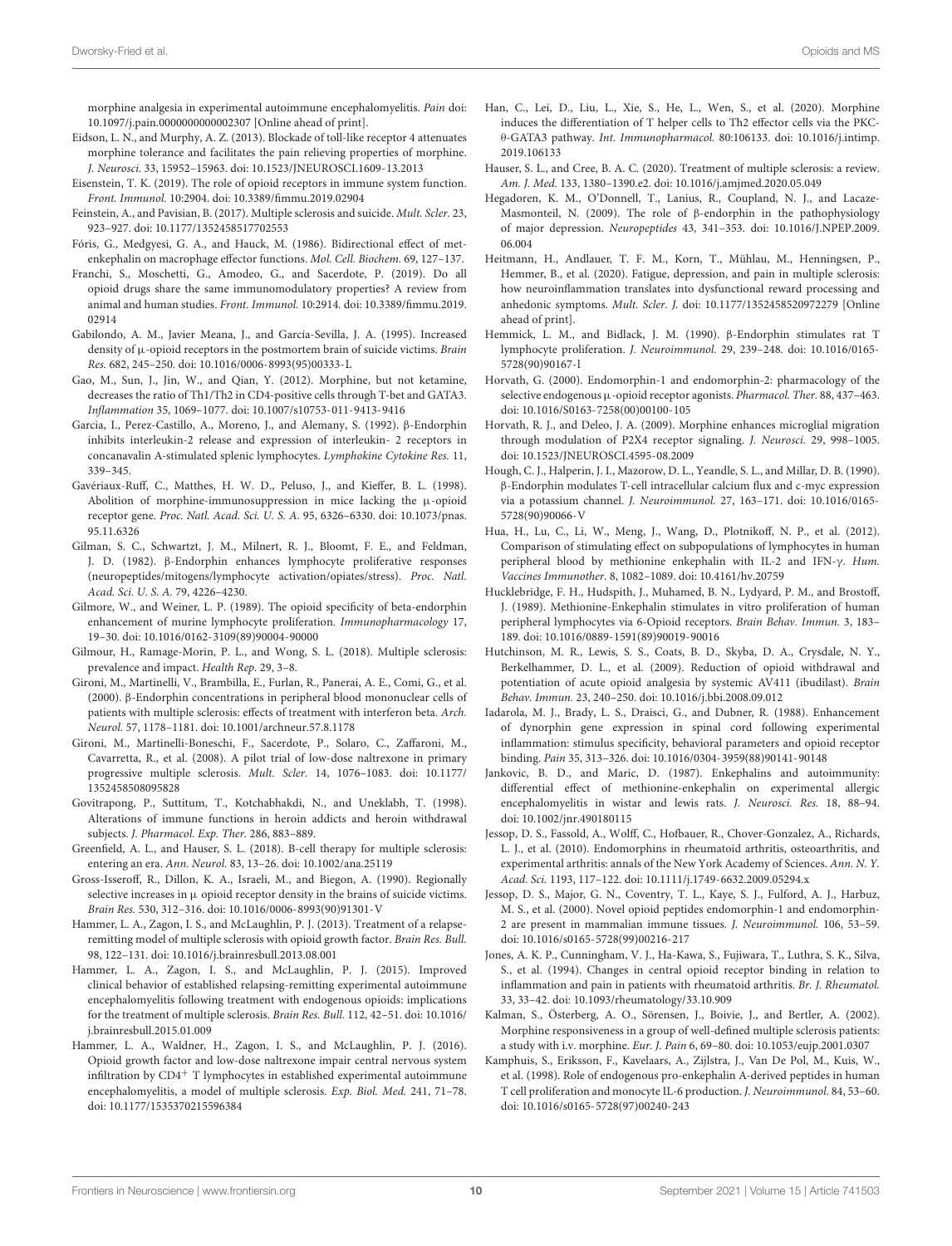- <span id="page-10-0"></span>Karussis, D. (2014). The diagnosis of multiple sclerosis and the various related demyelinating syndromes: a critical review. J. Autoimmun. 4, 134–142. [doi:](https://doi.org/10.1016/j.jaut.2014.01.022) [10.1016/j.jaut.2014.01.022](https://doi.org/10.1016/j.jaut.2014.01.022)
- <span id="page-10-38"></span>Kennedy, S. E., Koeppe, R. A., Young, E. A., and Zubieta, J. K. (2006). Dysregulation of endogenous opioid emotion regulation circuitry in major depression in women. Arch. Gen. Psychiatry 63, 1199–1208. [doi: 10.1001/](https://doi.org/10.1001/archpsyc.63.11.1199) [archpsyc.63.11.1199](https://doi.org/10.1001/archpsyc.63.11.1199)
- <span id="page-10-15"></span>Khalil, Z., Sanderson, K., Modig, M., and Nyberg, F. (1999). Modulation of peripheral inflammation by locally administered endomorphin-1. Inflamm. Res. 48, 550–556. [doi: 10.1007/s000110050502](https://doi.org/10.1007/s000110050502)
- <span id="page-10-34"></span>Khan, N., and Smith, M. T. (2014). Multiple sclerosis-induced neuropathic pain: pharmacological management and pathophysiological insights from rodent EAE models. Inflammopharmacology 22, 1–22. [doi: 10.1007/s10787-013-01](https://doi.org/10.1007/s10787-013-0195-193) [95-193](https://doi.org/10.1007/s10787-013-0195-193)
- <span id="page-10-23"></span>Kipp, M., van der Star, B., Vogel, D. Y., Puentes, F., van der Valk, P., Baker, D., et al. (2012). Experimental in vivo and in vitro models of multiple sclerosis: EAE and beyond. Mult. Scler. Relat. Disord. 1, 15–28. [doi: 10.1016/j.msard.2011.09.002](https://doi.org/10.1016/j.msard.2011.09.002)
- <span id="page-10-33"></span>Kissin, I. (2013). Long-term opioid treatment of chronic nonmalignant pain: unproven efficacy and neglected safety? J. Pain Res. 6, 513–529. [doi: 10.2147/](https://doi.org/10.2147/JPR.S47182) [JPR.S47182](https://doi.org/10.2147/JPR.S47182)
- <span id="page-10-31"></span>Klega, A., Eberle, T., Buchholz, H. G., Maus, S., Maihöfner, C., Schreckenberger, M., et al. (2010). Central opioidergic neurotransmission in complex regional pain syndrome. Neurology 75, 129–136. [doi: 10.1212/WNL.0b013e3181e7ca2e](https://doi.org/10.1212/WNL.0b013e3181e7ca2e)
- <span id="page-10-18"></span>Kowalski, J. (1998). Immunologic action of Met enkephalin fragments. Eur. J. Pharmacol. 347, 95–99. [doi: 10.1016/s0014-2999\(98\)00079-x](https://doi.org/10.1016/s0014-2999(98)00079-x)
- <span id="page-10-3"></span>Kuhar, M. J., Pert, C. B., and Snyder, S. H. (1973). Regional distribution of opiate receptor binding in monkey and human brain. Nature 245, 447–450. [doi: 10.](https://doi.org/10.1038/245447a0) [1038/245447a0](https://doi.org/10.1038/245447a0)
- <span id="page-10-21"></span>Kunkl, M., Frascolla, S., Amormino, C., Volpe, E., and Tuosto, L. (2020). T Helper cells: the modulators of inflammation in multiple sclerosis. Cells 9:482. [doi:](https://doi.org/10.3390/cells9020482) [10.3390/cells9020482](https://doi.org/10.3390/cells9020482)
- <span id="page-10-13"></span>Labuz, D., Berger, S., Mousa, S. A., Zöllner, C., Rittner, H. L., Shaqura, M. A., et al. (2006). Peripheral antinociceptive effects of exogenous and immune cell-derived endomorphins in prolonged inflammatory pain. J. Neurosci. 26, 4350–4358. [doi: 10.1523/JNEUROSCI.4349-05.2006](https://doi.org/10.1523/JNEUROSCI.4349-05.2006)
- <span id="page-10-11"></span>Labuz, D., Schmidt, Y., Schreiter, A., Rittner, H. L., Mousa, S. A., and Machelska, H. (2009). Immune cell-derived opioids protect against neuropathic pain in mice. J. Clin. Invest. 119, 278–286. [doi: 10.1172/JCI36246](https://doi.org/10.1172/JCI36246)
- <span id="page-10-14"></span>Li, Z. H., Chu, N., Shan, L. D., Gong, S., Yin, Q. Z., and Jiang, X. H. (2009). Inducible expression of functional mu opioid receptors in murine dendritic cells. J. Neuroimmune Pharmacol. 4, 359–367. [doi: 10.1007/s11481-009-9145-](https://doi.org/10.1007/s11481-009-9145-9147) [9147](https://doi.org/10.1007/s11481-009-9145-9147)
- <span id="page-10-9"></span>Liang, X., Liu, R., Chen, C., Ji, F., and Li, T. (2016). Opioid system modulates the immune function: a review. Transl. Perioper Pain Med. 1, 5–13.
- <span id="page-10-27"></span>Lie, M. R. K. L., Van Der Giessen, J., Fuhler, G. M., De Lima, A., Peppelenbosch, M. P., Van Der Ent, C., et al. (2018). Low dose naltrexone for induction of remission in inflammatory bowel disease patients. J. Transl. Med. 16:55. [doi:](https://doi.org/10.1186/s12967-018-1427-1425) [10.1186/s12967-018-1427-1425](https://doi.org/10.1186/s12967-018-1427-1425)
- <span id="page-10-7"></span>Likhtik, E., Popa, D., Apergis-Schoute, J., Fidacaro, G. A., and Paré, D. (2008). Amygdala intercalated neurons are required for expression of fear extinction. Nature 454, 642–645. [doi: 10.1038/nature07167](https://doi.org/10.1038/nature07167)
- <span id="page-10-20"></span>Lin, M., Deng, K., Li, Y., and Wan, J. (2021). Morphine enhances LPS-induced macrophage apoptosis through a PPARγ-dependent mechanism. Exp. Ther. Med. 22, 1–8. [doi: 10.3892/etm.2021.10146](https://doi.org/10.3892/etm.2021.10146)
- <span id="page-10-1"></span>Link, H., and Huang, Y. M. (2006). Oligoclonal bands in multiple sclerosis cerebrospinal fluid: an update on methodology and clinical usefulness. J. Neuroimmunol. 180, 17–28. [doi: 10.1016/j.jneuroim.2006.07.006](https://doi.org/10.1016/j.jneuroim.2006.07.006)
- <span id="page-10-2"></span>Ludwig, M. D., Zagon, I. S., and McLaughlin, P. J. (2017). Serum [Met5] enkephalin levels are reduced in multiple sclerosis and restored by low-dose naltrexone. Exp. Biol. Med. 242, 1524–1533. [doi: 10.1177/1535370217724791](https://doi.org/10.1177/1535370217724791)
- <span id="page-10-6"></span>Lueptow, L. M., Fakira, A. K., and Bobeck, E. N. (2018). The contribution of the descending pain modulatory pathway in opioid tolerance. Front. Neurosci. 12:886. [doi: 10.3389/fnins.2018.00886](https://doi.org/10.3389/fnins.2018.00886)
- <span id="page-10-32"></span>Luger, N. M., Sabino, M. A. C., Schwei, M. J., Mach, D. B., Pomonis, J. D., Keyser, C. P., et al. (2002). Efficacy of systemic morphine suggests a fundamental difference in the mechanisms that generate bone cancer vs. inflammatory pain. Pain 99, 397–406. [doi: 10.1016/S0304-3959\(02\)00102-101](https://doi.org/10.1016/S0304-3959(02)00102-101)
- <span id="page-10-28"></span>Lynch, J. L., Alley, J. F., Wellman, L., and Beitz, A. J. (2008). Decreased spinal cord opioid receptor mRNA expression and antinociception in a Theiler's murine encephalomyelitis virus model of multiple sclerosis. Brain Res. 1191, 180–191. [doi: 10.1016/j.brainres.2007.11.034](https://doi.org/10.1016/j.brainres.2007.11.034)
- <span id="page-10-24"></span>Malendowicz, L. K., Rebuffat, P., Tortorella, C., Nussdorfer, G. G., Ziolkowska, A., and Hochol, A. (2005). Effects of met-enkephalin on cell proliferation in different models of adrenocortical-cell growth. Int. J. Mol. Med. 15, 841–845. [doi: 10.3892/ijmm.15.5.841](https://doi.org/10.3892/ijmm.15.5.841)
- <span id="page-10-5"></span>Mansour, A., Fox, C. A., Burke, S., Meng, F., Thompson, R. C., Akil, H., et al. (1994). Mu, delta, and kappa opioid receptor mRNA expression in the rat CNS: an in situ hybridization study. J. Comp. Neurol. 350, 412–438. [doi: 10.1002/cne.](https://doi.org/10.1002/cne.903500307) [903500307](https://doi.org/10.1002/cne.903500307)
- <span id="page-10-4"></span>Mansour, A., Khachaturian, H., Lewis, M. E., Akil, H., and Watson, S. J. (1987). Autoradiographic differentiation of Mu. delta, and kappa opioid receptors in the rat forebrain and midbrain. J. Neurosci. 7, 2445–2464.
- <span id="page-10-17"></span>Marchini, M., Manfredi, B., Tozzi, L., Sacerdote, P., Panerai, A., and Fedele, L. (1995). Mitogen-induced lymphocyte proliferation and peripheral blood mononuclear cell β-endorphin concentrations in primary dysmenorrhoea. Hum. Reprod. 10, 815–817. [doi: 10.1093/oxfordjournals.humrep.a136045](https://doi.org/10.1093/oxfordjournals.humrep.a136045)
- <span id="page-10-35"></span>Marrie, R. A., Horwitz, R., Cutter, G., Tyry, T., Campagnolo, D., and Vollmer, T. (2009). The burden of mental comorbidity in multiple sclerosis: frequent, underdiagnosed, and undertreated. Mult. Scler. 15, 385–392. [doi: 10.1177/](https://doi.org/10.1177/1352458508099477) [1352458508099477](https://doi.org/10.1177/1352458508099477)
- <span id="page-10-39"></span>Martin, T. J., Kim, S. A., Buechler, N. L., Porreca, F., and Eisenach, J. C. (2007). Opioid self-administration in the nerve-injured rat: relevance of antiallodynic effects to drug consumption and effects of intrathecal analgesics. Anesthesiology 106, 312–322. [doi: 10.1097/00000542-200702000-200702020](https://doi.org/10.1097/00000542-200702000-200702020)
- <span id="page-10-19"></span>Martucci, C., Panerai, A. E., and Sacerdote, P. (2004). Chronic fentanyl or buprenorphine infusion in the mouse: similar analgesic profile but different effects on immune responses. Pain 110, 385–392. [doi: 10.1016/j.pain.2004.](https://doi.org/10.1016/j.pain.2004.04.020) [04.020](https://doi.org/10.1016/j.pain.2004.04.020)
- <span id="page-10-26"></span>Mattioli, T.-A. M., Milne, B., and Cahill, C. M. (2010). Ultra-low dose naltrexone attenuates chronic morphine-induced gliosis in rats. Mol. Pain 6:22. [doi: 10.](https://doi.org/10.1186/1744-8069-6-22) [1186/1744-8069-6-22](https://doi.org/10.1186/1744-8069-6-22)
- <span id="page-10-16"></span>McDougall, J. J., Baker, C. L., and Hermann, P. M. (2004). Attenuation of knee joint inflammation by peripherally administered endomorphin-1. J. Mol. Neurosci. 22, 125–138.
- <span id="page-10-37"></span>McLaughlin, P. J., McHugh, D. P., Magister, M. J., and Zagon, I. S. (2015). Endogenous opioid inhibition of proliferation of T and B cell subpopulations in response to immunization for experimental autoimmune encephalomyelitis. BMC Immunol. 16:24. [doi: 10.1186/s12865-015-0093-0](https://doi.org/10.1186/s12865-015-0093-0)
- <span id="page-10-29"></span>Mei, F., Mayoral, S. R., Nobuta, H., Wang, F., Desponts, C., Lorrain, D. S., et al. (2016). Identification of the kappa-opioid receptor as a therapeutic target for oligodendrocyte remyelination. J. Neurosci. 36, 7925–7935. [doi: 10.1523/](https://doi.org/10.1523/JNEUROSCI.1493-16.2016) [JNEUROSCI.1493-16.2016](https://doi.org/10.1523/JNEUROSCI.1493-16.2016)
- <span id="page-10-8"></span>Meunier, J. C. (1997). Nociceptin/orphanin FQ and the opioid receptor-like ORL1 receptor. Eur. J. Pharmacol. 340, 1–15. [doi: 10.1016/S0014-2999\(97\)01411-](https://doi.org/10.1016/S0014-2999(97)01411-1418) [1418](https://doi.org/10.1016/S0014-2999(97)01411-1418)
- <span id="page-10-30"></span>Mifflin, K. A., and Kerr, B. J. (2017). Pain in autoimmune disorders. J. Neurosci. Res. 95, 1282–1294. [doi: 10.1002/jnr.23844](https://doi.org/10.1002/jnr.23844)
- <span id="page-10-36"></span>Minden, S. L., Feinstein, A., Kalb, R. C., Miller, D., Mohr, D. C., Patten, S. B., et al. (2014). Evidence-based guideline: assessment and management of psychiatric disorders in individuals with MS. Neurology 82, 174–181. [doi: 10.1212/WNL.](https://doi.org/10.1212/WNL.0000000000000013) 00[0000000000000013](https://doi.org/10.1212/WNL.0000000000000013)
- <span id="page-10-25"></span>Minozzi, S., Amato, L., Vecchi, S., Davoli, M., Kirchmayer, U., and Verster, A. (2011). Oral naltrexone maintenance treatment for opioid dependence. Cochrane Database Syst. Rev. 2011:CD001333. [doi: 10.1002/14651858.cd001333.pub4](https://doi.org/10.1002/14651858.cd001333.pub4)
- <span id="page-10-22"></span>Moser, T., Akgün, K., Proschmann, U., Sellner, J., and Ziemssen, T. (2020). The role of TH17 cells in multiple sclerosis: therapeutic implications. Autoimmun. Rev. 19:102647. [doi: 10.1016/j.autrev.2020.102647](https://doi.org/10.1016/j.autrev.2020.102647)
- <span id="page-10-12"></span>Mousa, S. A., Machelska, H., Schäfer, M., and Stein, C. (2002). Immunohistochemical localization of endomorphin-1 and endomorphin-2 in immune cells and spinal cord in a model of inf lammatory pain. J. Neuroimmunol. 126, 5–15. [doi: 10.1016/s0165-5728\(02\)00049-48](https://doi.org/10.1016/s0165-5728(02)00049-48)
- <span id="page-10-10"></span>Mousa, S. A., Shakibaei, M., Sitte, N., Schäfer, M., and Stein, C. (2004). Subcellular pathways of β-Endorphin synthesis, processing, and release from immunocytes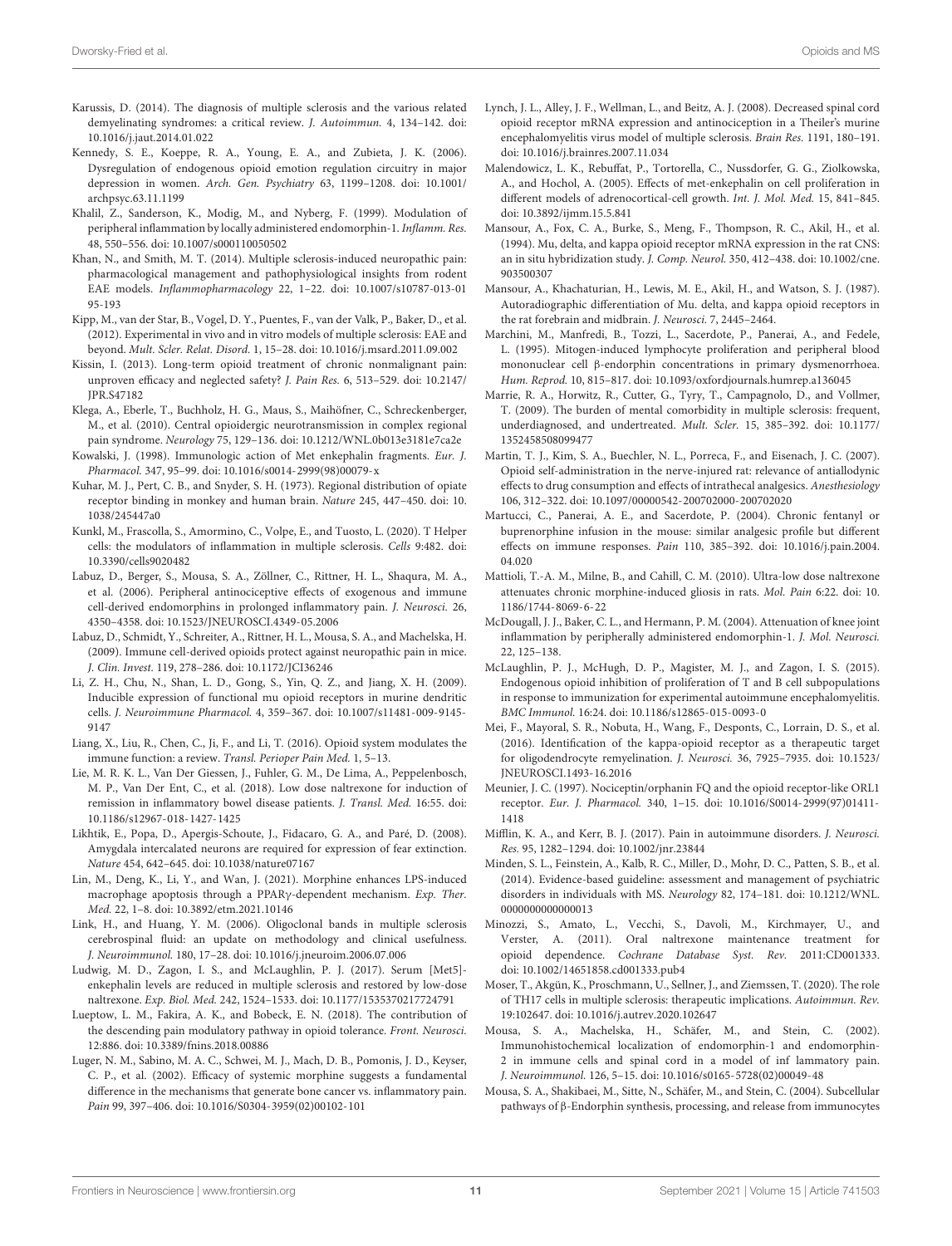in inflammatory pain. Endocrinology 145, 1331–1341. [doi: 10.1210/en.2003-](https://doi.org/10.1210/en.2003-1287) [1287](https://doi.org/10.1210/en.2003-1287)

- <span id="page-11-13"></span>Nath, A., Hauser, K. F., Wojna, V., Booze, R. M., Maragos, W., Prendergast, M., et al. (2002). Molecular basis for interactions of HIV and drugs of abuse. J. Acquir. Immune Defic. Syndr. 31, S62–S69. [doi: 10.1097/00126334-](https://doi.org/10.1097/00126334-200210012-200210016) [200210012-200210016](https://doi.org/10.1097/00126334-200210012-200210016)
- <span id="page-11-9"></span>Navolotskaya, E. V., Malkova, N. V., Zargarova, T. A., Lepikhova, T. N., Krasnova, S. B., and Lipkin, V. M. (2002). Effect of synthetic β-endorphin-like peptide immunorphin on human T lymphocytes. Biochemistry 67, 357–363. [doi: 10.](https://doi.org/10.1023/A:1014844718799) [1023/A:1014844718799](https://doi.org/10.1023/A:1014844718799)
- <span id="page-11-34"></span>Niikura, K., Narita, M., Narita, M., Nakamura, A., Okutsu, D., Ozeki, A., et al. (2008). Direct evidence for the involvement of endogenous β-endorphin in the suppression of the morphine-induced rewarding effect under a neuropathic pain-like state. Neurosci. Lett. 435, 257–262. [doi: 10.1016/j.neulet.2008.](https://doi.org/10.1016/j.neulet.2008.02.059) [02.059](https://doi.org/10.1016/j.neulet.2008.02.059)
- <span id="page-11-5"></span>Ninkovic, J., and Roy, S. (2013). Role of the mu-opioid receptor in opioid modulation of immune function. Amino Acids 45, 9–24. [doi: 10.1007/s00726-](https://doi.org/10.1007/s00726-011-1163-1160) [011-1163-1160](https://doi.org/10.1007/s00726-011-1163-1160)
- <span id="page-11-24"></span>O'Connor, A. B., Schwid, S. R., Herrmann, D. N., Markman, J. D., and Dworkin, R. H. (2008). Pain associated with multiple sclerosis: systematic review and proposed classification. Pain 137, 96–111. [doi: 10.1016/j.pain.2007.08.024](https://doi.org/10.1016/j.pain.2007.08.024)
- <span id="page-11-11"></span>Ohmori, H., Fujii, K., Sasahira, T., Luo, Y., Isobe, M., Tatsumoto, N., et al. (2009). Methionine-enkephalin secreted by human colorectal cancer cells suppresses T lymphocytes. Cancer Sci. 100, 497–502. [doi: 10.1111/j.1349-7006.](https://doi.org/10.1111/j.1349-7006.2008.01073.x) [2008.01073.x](https://doi.org/10.1111/j.1349-7006.2008.01073.x)
- <span id="page-11-30"></span>Olechowski, C. J., Tenorio, G., Sauve, Y., and Kerr, B. J. (2013). Changes in nociceptive sensitivity and object recognition in experimental autoimmune encephalomyelitis (EAE). Exp. Neurol. 241, 113–121. [doi: 10.1016/j.expneurol.](https://doi.org/10.1016/j.expneurol.2012.12.012) [2012.12.012](https://doi.org/10.1016/j.expneurol.2012.12.012)
- <span id="page-11-20"></span>Olechowski, C. J., Truong, J. J., and Kerr, B. J. (2009). Neuropathic pain behaviours in a chronic-relapsing model of experimental autoimmune encephalomyelitis (EAE). Pain 141, 156–164. [doi: 10.1016/j.pain.2008.11.002](https://doi.org/10.1016/j.pain.2008.11.002)
- <span id="page-11-23"></span>Österberg, A., Boivie, J., and Thuomas, K. -Å. (2005). Central pain in multiple sclerosis - prevalence and clinical characteristics. Eur. J. Pain 9, 531–531. [doi:](https://doi.org/10.1016/j.ejpain.2004.11.005) [10.1016/j.ejpain.2004.11.005](https://doi.org/10.1016/j.ejpain.2004.11.005)
- <span id="page-11-32"></span>Ozaki, S., Narita, M., Narita, M., Iino, M., Miyoshi, K., and Suzuki, T. (2003). Suppression of the morphine-induced rewarding effect and G-protein activation in the lower midbrain following nerve injury in the mouse: involvement of G-protein-coupled receptor kinase 2. Neuroscience 116, 89–97. [doi: 10.1016/S0306-4522\(02\)00699-691](https://doi.org/10.1016/S0306-4522(02)00699-691)
- <span id="page-11-31"></span>Ozaki, S., Narita, M., Narita, M., Iino, M., Sugita, J., Matsumura, Y., et al. (2002). Suppression of the morphine-induced rewarding effect in the rat with neuropathic pain: implication of the reduction in µ-opioid receptor functions in the ventral tegmental area. J. Neurochem. 82, 1192–1198. [doi: 10.1046/j.1471-](https://doi.org/10.1046/j.1471-4159.2002.01071.x) [4159.2002.01071.x](https://doi.org/10.1046/j.1471-4159.2002.01071.x)
- <span id="page-11-10"></span>Panerai, A. E., Manfredi, B., Granucci, F., and Sacerdote, P. (1995). The β-endorphin inhibition of mitogen-induced splenocytes proliferation is mediated by central and peripheral paracrine/autocrine effects of the opioid. J. Neuroimmunol. 58, 71–76. [doi: 10.1016/0165-5728\(94\)00189-U](https://doi.org/10.1016/0165-5728(94)00189-U)
- <span id="page-11-18"></span>Panerai, A. E., Monastra, G., Manfredi, B., Sacerdote, P., Radulovic, J., and Locatelli, L. (1994). β-Endorphin concentrations in brain areas and peritoneal macrophages in rats susceptible and resistant to experimental allergic encephalomyelitis: a possible relationship between tumor necrosis factor a and opioids in the disease. J. Neuroimmunol. 51, 169–176. [doi: 10.1016/0165-](https://doi.org/10.1016/0165-5728(94)90078-90077) [5728\(94\)90078-90077](https://doi.org/10.1016/0165-5728(94)90078-90077)
- <span id="page-11-25"></span>Pardini, M., Capello, E., Krueger, F., Mancardi, G., and Uccelli, A. (2013). Reward responsiveness and fatigue in multiple sclerosis. Mult. Scler. J. 19, 233–240. [doi: 10.1177/1352458512451509](https://doi.org/10.1177/1352458512451509)
- <span id="page-11-19"></span>Patel, C., Meadowcroft, M. D., Zagon, I. S., and McLaughlin, P. J. (2020). [Met 5]-enkephalin preserves diffusion metrics in EAE mice. Brain Res. Bull. 165, 246–252. [doi: 10.1016/j.brainresbull.2020.10.015](https://doi.org/10.1016/j.brainresbull.2020.10.015)
- <span id="page-11-26"></span>Patten, S. B., Marrie, R. A., and Carta, M. G. (2017). Depression in multiple sclerosis. Int. Rev. Psychiatry 29, 463–472. [doi: 10.1080/09540261.2017.1322555](https://doi.org/10.1080/09540261.2017.1322555)
- <span id="page-11-27"></span>Peciña, M., Karp, J. F., Mathew, S., Todtenkopf, M. S., Ehrich, E. W., and Zubieta, J. K. (2019). Endogenous opioid system dysregulation in depression: implications for new therapeutic approaches. Mol. Psychiatry 24, 576–587. [doi:](https://doi.org/10.1038/s41380-018-0117-112) [10.1038/s41380-018-0117-112](https://doi.org/10.1038/s41380-018-0117-112)
- <span id="page-11-1"></span>Peckys, D., and Landwehrmeyer, G. B. (1999). Expression of mu, kappa, and delta opioid receptor messenger RNA in the human CNS: a 33P in situ hybridization study. Neuroscience 88, 1093–1135. [doi: 10.1016/s0306-4522\(98\)00251-256](https://doi.org/10.1016/s0306-4522(98)00251-256)
- <span id="page-11-2"></span>Peng, J., Sarkar, S., and Chang, S. L. (2012). Opioid receptor expression in human brain and peripheral tissues using absolute quantitative real-time RT-PCR. Drug Alcohol Depend 124, 223–228. [doi: 10.1016/j.drugalcdep.2012.01.013](https://doi.org/10.1016/j.drugalcdep.2012.01.013)
- <span id="page-11-15"></span>Peng, Y., Yang, J., Guo, D., Zheng, C., Sun, H., Zhang, Q., et al. (2020). Sufentanil postoperative analgesia reduce the increase of T helper 17 (Th17) cells and FoxP3+regulatory T (Treg) cells in rat hepatocellular carcinoma surgical model: a randomised animal study. BMC Anesthesiol. 20:212. [doi: 10.1186/s12871-020-](https://doi.org/10.1186/s12871-020-01129-1120) [01129-1120](https://doi.org/10.1186/s12871-020-01129-1120)
- <span id="page-11-29"></span>Peruga, I., Hartwig, S., Thöne, J., Hovemann, B., Gold, R., Juckel, G., et al. (2011). Inflammation modulates anxiety in an animal model of multiple sclerosis. Behav. Brain Res. 220, 20–29. [doi: 10.1016/j.bbr.2011.01.018](https://doi.org/10.1016/j.bbr.2011.01.018)
- <span id="page-11-33"></span>Petraschka, M., Li, S., Gilbert, T. L., Westenbroek, R. E., Bruchas, M. R., Schreiber, S., et al. (2007). The absence of endogenous β-endorphin selectively blocks phosphorylation and desensitization of mu opioid receptors following partial sciatic nerve ligation. Neuroscience 146, 1795–1807. [doi: 10.1016/j.](https://doi.org/10.1016/j.neuroscience.2007.03.029) [neuroscience.2007.03.029](https://doi.org/10.1016/j.neuroscience.2007.03.029)
- <span id="page-11-12"></span>Piva, M., Moreno, J. I., Montgomery, C. O., and Wilson, C. (2005). In vitro modulation of cytokine expression by enkephalin-derived peptides. Neuroimmunomodulation 12, 339–347. [doi: 10.1159/000091127](https://doi.org/10.1159/000091127)
- <span id="page-11-4"></span>Plein, L. M., and Rittner, H. L. (2018). Opioids and the immune system-friend or foe. Br. J. Pharmacol. 175, 2717–2725. [doi: 10.1111/bph.13750](https://doi.org/10.1111/bph.13750)
- <span id="page-11-28"></span>Pollak, Y., Orion, E., Goshen, I., Ovadia, H., and Yirmiya, R. (2002). Experimental autoimmune encephalomyelitis-associated behavioral syndrome as a model of 'depression due to multiple sclerosis'. Brain Behav. Immun. 16, 533–543. [doi:](https://doi.org/10.1016/S0889-1591(02)00010-17) [10.1016/S0889-1591\(02\)00010-17](https://doi.org/10.1016/S0889-1591(02)00010-17)
- <span id="page-11-0"></span>Polman, C. H., Reingold, S. C., Banwell, B., Clanet, M., Cohen, J. A., Filippi, M., et al. (2011). Diagnostic criteria for multiple sclerosis: 2010 revisions to the McDonald criteria. Ann. Neurol. 69, 292–302. [doi: 10.1002/ana.22366](https://doi.org/10.1002/ana.22366)
- <span id="page-11-6"></span>Pomorska, D. K., Gach, K., and Janecka, A. (2014). Immunomodulatory effects of endogenous and synthetic peptides activating opioid receptors. Med. Chem. (Los Angeles) 14, 1148–1155. [doi: 10.2174/1389557515666150101095237](https://doi.org/10.2174/1389557515666150101095237)
- <span id="page-11-3"></span>Poole, D. P., Pelayo, J., Scherrer, G., Evans, C. J., Kieffer, B. L., and Bunnett, N. W. (2011). Localization and regulation of fluorescently labeled delta opioid receptor, expressed in enteric neurons of mice. Gastroenterology 141, 982– 991.e18. [doi: 10.1053/j.gastro.2011.05.042](https://doi.org/10.1053/j.gastro.2011.05.042)
- <span id="page-11-21"></span>Potter, L. E., Paylor, J. W., Suh, J. S., Tenorio, G., Caliaperumal, J., Colbourne, F., et al. (2016). Altered excitatory-inhibitory balance within somatosensory cortex is associated with enhanced plasticity and pain sensitivity in a mouse model of multiple sclerosis. J. Neuroinflammation 13, 1–20. [doi: 10.1186/s12974-016-](https://doi.org/10.1186/s12974-016-0609-604) [0609-604](https://doi.org/10.1186/s12974-016-0609-604)
- <span id="page-11-8"></span>Przewłocka, B., Mika, J., Łabuz, D., Toth, G., and Przewłocki, R. (1999). Spinal analgesic action of endomorphins in acute, inflammatory and neuropathic pain in rats. Eur. J. Pharmacol. 367, 189–196. [doi: 10.1016/S0014-2999\(98\)](https://doi.org/10.1016/S0014-2999(98)00956-X) [00956-X](https://doi.org/10.1016/S0014-2999(98)00956-X)
- <span id="page-11-7"></span>Przewlocki, R., Hassan, A. H. S., Lason, W., Epplen, C., Herz, A., and Stein, C. (1992). Gene expression and localization of opioid peptides in immune cells of inflamed tissue: functional role in antinociception. Neuroscience 48, 491–500.
- <span id="page-11-14"></span>Quaglio, G., Talamini, G., Lechi, A., Mezzelani, P., Lugoboni, F., and Mezzelani, P. (2002). Prevalence of tuberculosis infection and comparison of multiplepuncture liquid tuberculin test and mantoux test among drug users. Scand. J. Infect. Dis. 34, 574–576. [doi: 10.1080/00365540110080791](https://doi.org/10.1080/00365540110080791)
- <span id="page-11-16"></span>Raghavendra, V., Rutkowski, M. D., and Deleo, J. A. (2002). The role of spinal neuroimmune activation in morphine tolerance/hyperalgesia in neuropathic pain and sham-operated rats. J. Neurosci. 22, 9980–9989. [doi: 10.1523/jneurosci.](https://doi.org/10.1523/jneurosci.22-22-09980.2002) [22-22-09980.2002](https://doi.org/10.1523/jneurosci.22-22-09980.2002)
- <span id="page-11-17"></span>Raghavendra, V., Tanga, F., and DeLeo, J. A. (2003). Inhibition of microglial activation attenuates the development but not existing hypersensitivity in a rat model of neuropathy. J. Pharmacol. Exp. Ther. 306, 624–630. [doi: 10.1124/jpet.](https://doi.org/10.1124/jpet.103.052407) [103.052407](https://doi.org/10.1124/jpet.103.052407)
- <span id="page-11-22"></span>Rahn, K. A., Mclaughlin, P. J., and Zagon, I. S. (2011). Prevention and diminished expression of experimental autoimmune encephalomyelitis by low dose naltrexone (LDN) or opioid growth factor (OGF) for an extended period: therapeutic implications for multiple sclerosis. Brain Res. 1381, 243–253. [doi:](https://doi.org/10.1016/j.brainres.2011.01.036) [10.1016/j.brainres.2011.01.036](https://doi.org/10.1016/j.brainres.2011.01.036)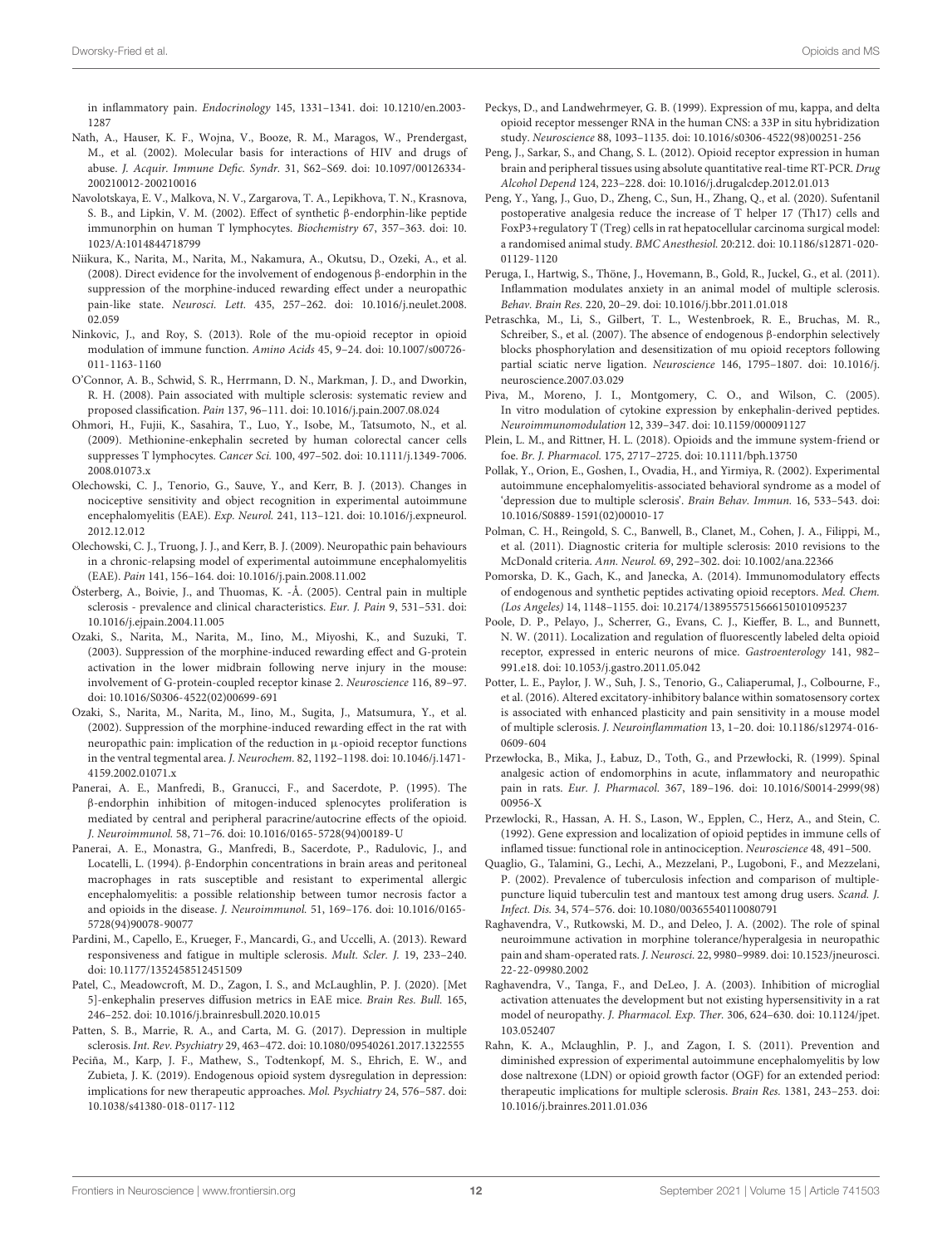- <span id="page-12-26"></span>Riß, G. L., Chang, D. I., Wevers, C., Westendorf, A. M., Buer, J., Scherbaum, N., et al. (2012). Opioid maintenance therapy restores CD4<sup>+</sup> T cell function by normalizing CD4+CD25high regulatory T cell frequencies in heroin user. Brain. Behav. Immun. 26, 972–978. [doi: 10.1016/j.bbi.2012.05.008](https://doi.org/10.1016/j.bbi.2012.05.008)
- <span id="page-12-28"></span>Robinson, A. P., Harp, C. T., Noronha, A., and Miller, S. D. (2014). The experimental autoimmune encephalomyelitis (EAE) model of MS. utility for understanding disease pathophysiology and treatment. Handb. Clin. Neurol. 122, 173–189. [doi: 10.1016/B978-0-444-52001-2.00008-X](https://doi.org/10.1016/B978-0-444-52001-2.00008-X)
- <span id="page-12-39"></span>Rojas-Corrales, M. O., Berrocoso, E., Gibert-Rahola, J., and Micó, J. A. (2004). Antidepressant-like effect of tramadol and its enantiomers in reserpinized mice: comparative study with fesipramine, fluvoxamine, venlafaxine and opiates. J. Psychopharmacol. 18, 404–411. [doi: 10.1177/026988110401800305](https://doi.org/10.1177/026988110401800305)
- <span id="page-12-38"></span>Rojas-Corrales, M. O., Gibert-Rahola, J., and Micó, J. A. (1998). Tramadol induces antidepressant-type effects in mice. Life Sci. 63, L175–L180. [doi: 10.1016/S0024-](https://doi.org/10.1016/S0024-3205(98)00369-365) [3205\(98\)00369-365](https://doi.org/10.1016/S0024-3205(98)00369-365)
- <span id="page-12-18"></span>Rojavin, M., Szabo, I., Bussiere, J. L., Rogers, T. J., Adler, M. W., and Eisenstein, T. K. (1993). Morphine treatment in vitro or in vivo decreases phagocytic functions of murine macrophages. Life Sci. 53, 997–1006. [doi: 10.1016/0024-](https://doi.org/10.1016/0024-3205(93)90122-J) [3205\(93\)90122-J](https://doi.org/10.1016/0024-3205(93)90122-J)
- <span id="page-12-31"></span>Rowbotham, M. C., Twilling, L., Davies, P. S., Reisner, L., Taylor, K., and Mohr, D. (2003). Oral opioid therapy for chronic peripheral and central neuropathic pain. N. Engl. J. Med. 348, 1223–1232. [doi: 10.1056/nejmoa021420](https://doi.org/10.1056/nejmoa021420)
- <span id="page-12-16"></span>Roy, S., Barke, R. A., and Loh, H. H. (1998). MU-opioid receptor-knockout mice: role of µ-opioid receptor in morphine mediated immune functions. Mol. Brain Res. 61, 190–194. [doi: 10.1016/s0169-328x\(98\)00212-215](https://doi.org/10.1016/s0169-328x(98)00212-215)
- <span id="page-12-21"></span>Roy, S., Ninkovic, J., Banerjee, S., Charboneau, R. G., Das, S., Dutta, R., et al. (2011). Opioid drug abuse and modulation of immune function: consequences in the susceptibility to opportunistic infections. J. Neuroimmune Pharmacol. 6, 442–465. [doi: 10.1007/s11481-011-9292-9295](https://doi.org/10.1007/s11481-011-9292-9295)
- <span id="page-12-24"></span>Roy, S., Wang, J., Gupta, S., Charboneau, R., Loh, H. H., and Barke, R. A. (2004). Chronic morphine treatment differentiates T helper cells to Th2 effector cells by modulating transcription factors GATA 3 and T-bet. J. Neuroimmunol. 147, 78–81. [doi: 10.1016/j.jneuroim.2003.10.016](https://doi.org/10.1016/j.jneuroim.2003.10.016)
- <span id="page-12-12"></span>Sacerdote, P., Bianchi, M., Gaspani, L., Manfredi, B., Maucione, A., Terno, G., et al. (2000). The effects of tramadol and morphine on immune responses and pain after surgery in cancer patients. Anesth. Analg. 90, 1411–1414. [doi:](https://doi.org/10.1097/00000539-200006000-200006028) [10.1097/00000539-200006000-200006028](https://doi.org/10.1097/00000539-200006000-200006028)
- <span id="page-12-25"></span>Sacerdote, P., Franchi, S., Gerra, G., Leccese, V., Panerai, A. E., and Somaini, L. (2008). Buprenorphine and methadone maintenance treatment of heroin addicts preserves immune function. Brain Behav. Immun. 22, 606–613. [doi:](https://doi.org/10.1016/j.bbi.2007.12.013) [10.1016/j.bbi.2007.12.013](https://doi.org/10.1016/j.bbi.2007.12.013)
- <span id="page-12-13"></span>Sacerdote, P., Manfredi, B., Mantegazza, P., and Panerai, A. E. (1997). Antinociceptive and immunosuppressive effects of opiate drugs: a structurerelated activity study. Br. J. Pharmacol. 121, 834–840. [doi: 10.1038/sj.bjp.](https://doi.org/10.1038/sj.bjp.0701138) [0701138](https://doi.org/10.1038/sj.bjp.0701138)
- <span id="page-12-6"></span>Salzet, M., Vieau, D., and Day, R. (2000). Crosstalk between nervous and immune systems through the animal kingdom: focus on opioids. Trends Neurosci. 23, 550–555. [doi: 10.1016/s0166-2236\(00\)01642-1648](https://doi.org/10.1016/s0166-2236(00)01642-1648)
- <span id="page-12-34"></span>Seixas, D., Palace, J., and Tracey, I. (2016). Chronic pain disrupts the reward circuitry in multiple sclerosis. Eur. J. Neurosci. 44, 1928–1934. [doi: 10.1111/ejn.](https://doi.org/10.1111/ejn.13272) [13272](https://doi.org/10.1111/ejn.13272)
- <span id="page-12-37"></span>Shapira, N. A., and DeGraw, J. D. (2001). Treatment of refractory major depression with tramadol monotherapy. J. Clin. Psychiatry 62, 205–206. [doi: 10.4088/jcp.](https://doi.org/10.4088/jcp.v62n0312b) [v62n0312b](https://doi.org/10.4088/jcp.v62n0312b)
- <span id="page-12-29"></span>Sharafaddinzadeh, N., Moghtaderi, A., Kashipazha, D., Majdinasab, N., and Shalbafan, B. (2010). The effect of low-dose naltrexone on quality of life of patients with multiple sclerosis: a randomized placebo-controlled trial. Mult. Scler. 16, 964–969. [doi: 10.1177/1352458510366857](https://doi.org/10.1177/1352458510366857)
- <span id="page-12-8"></span>Sharp, B. M., Shahabi, N., McKean, D., Li, M. D., and McAllen, K. (1997). Detection of basal levels and induction of delta opioid receptor mRNA in murine splenocytes. J. Neuroimmunol. 78, 198–202. [doi: 10.1016/S0165-](https://doi.org/10.1016/S0165-5728(97)00101-X) [5728\(97\)00101-X](https://doi.org/10.1016/S0165-5728(97)00101-X)
- <span id="page-12-15"></span>Shavit, Y., Depaulis, A., Martint, F. C., Terman, G. W., Pechnick, R. N., Zane, C. J., et al. (1986a). Involvement of brain opiate receptors in the immunesuppressive effect of morphine. Proc. Natl. Acad. Sci. U. S. A. 83, 7114–7117. [doi: 10.1073/pnas.83.18.7114](https://doi.org/10.1073/pnas.83.18.7114)
- <span id="page-12-14"></span>Shavit, Y., Terman, G. W., Lewis, J. W., Zane, C. J., Gale, R. P., and Liebeskind, J. C. (1986b). Effects of footshock stress and morphine on natural killer lymphocytes

in rats: studies of tolerance and cross-tolerance. Brain Res. 372, 382–385. [doi:](https://doi.org/10.1016/0006-8993(86)91149-91142) [10.1016/0006-8993\(86\)91149-91142](https://doi.org/10.1016/0006-8993(86)91149-91142)

- <span id="page-12-4"></span>Simon, E. J. (1991). Opioid receptors and endogenous opioid peptides. Med. Res. Rev. 11, 357–374. [doi: 10.1002/med.2610110402](https://doi.org/10.1002/med.2610110402)
- <span id="page-12-9"></span>Stein, C., Hassan, A. H. S., Przewlocki, R., Gramsch, C., Peter, K., and Herz, A. (1990). Opioids from immunocytes interact with receptors on sensory nerves to inhibit nociception in inflammation. Proc. Natl. Acad. Sci. U. S. A. 87, 5935–5939. [doi: 10.1073/pnas.87.15.5935](https://doi.org/10.1073/pnas.87.15.5935)
- <span id="page-12-36"></span>Stoll, A. L., and Rueter, S. (1999). Treatment augmentation with opiates in severe and refractory major depression. Am. J. Psychiatry 156:2017. [doi: 10.1176/AJP.](https://doi.org/10.1176/AJP.156.12.2017) [156.12.2017](https://doi.org/10.1176/AJP.156.12.2017)
- <span id="page-12-19"></span>Szabo, I., Rojavin, M., Bussiere, J. L., Eisenstein, T. K., Adler, M. W., and Rogers, T. J. (1993). Suppression of peritoneal macrophage phagocytosis of candida albicans by opioids. J. Pharmacol. Exp. Ther. 267, 703–706.
- <span id="page-12-35"></span>Tangherlini, G., Kalinin, D. V., Schepmann, D., Che, T., Mykicki, N., Ständer, S., et al. (2019). Development of novel quinoxaline-based  $\kappa$ -opioid receptor agonists for the treatment of neuroinflammation. J. Med. Chem. 62, 893–907. [doi: 10.1021/acs.jmedchem.8b01609](https://doi.org/10.1021/acs.jmedchem.8b01609)
- <span id="page-12-27"></span>Tawfik, V. L., LaCroix-Fralish, M. L., Nutile-McMenemy, N., and DeLeo, J. A. (2005). Transcriptional and translational regulation of glial activation by morphine in a rodent model of neuropathic pain. J. Pharmacol. Exp. Ther. 313, 1239–1247. [doi: 10.1124/jpet.104.082420](https://doi.org/10.1124/jpet.104.082420)
- <span id="page-12-20"></span>Tomassini, N., Renaud, F., Roy, S., and Loh, H. H. (2004). Morphine inhibits Fc-mediated phagocytosis through mu and delta opioid receptors. J. Neuroimmunol. 147, 131–133. [doi: 10.1016/j.jneuroim.2003.](https://doi.org/10.1016/j.jneuroim.2003.10.028) [10.028](https://doi.org/10.1016/j.jneuroim.2003.10.028)
- <span id="page-12-1"></span>Tortorici, V., Morgan, M. M., and Vanegas, H. (2001). Tolerance to repeated microinjection of morphine into the periaqueductal gray is associated with changes in the behavior of off- and on-cells in the rostral ventromedial medulla of rats. Pain 89, 237–244. [doi: 10.1016/S0304-3959\(00\)00367-365](https://doi.org/10.1016/S0304-3959(00)00367-365)
- <span id="page-12-17"></span>Tubaro, E., Avico, U., Santiangeli, C., Zuccaro, P., Cavallo, G., Pacifici, R., et al. (1985). Morphine and methadone impact on human phagocytic physiology. Int. J. Immunopharmacol. 7, 865–874. [doi: 10.1016/0192-0561\(85\)90049-90049](https://doi.org/10.1016/0192-0561(85)90049-90049)
- <span id="page-12-33"></span>Turner, A. P., Williams, R. M., Bowen, J. D., Kivlahan, D. R., and Haselkorn, J. K. (2006). Suicidal ideation in multiple sclerosis. Arch. Phys. Med. Rehabil. 87, 1073–1078. [doi: 10.1016/j.apmr.2006.04.021](https://doi.org/10.1016/j.apmr.2006.04.021)
- <span id="page-12-7"></span>Vallejo, R., de Leon-Casasola, O., and Benyamin, R. (2004). Opioid therapy and immunosuppression. Am. J. Ther. 11, 354–365. [doi: 10.1097/01.mjt.](https://doi.org/10.1097/01.mjt.0000132250.95650.85) [0000132250.95650.85](https://doi.org/10.1097/01.mjt.0000132250.95650.85)
- <span id="page-12-10"></span>Van Den Bergh, P., Rozing, J., and Nagelkerken, L. (1991). Two opposing modes of action of beta-endorphin on lymphocyte function. Immunology 72, 537–543.
- <span id="page-12-11"></span>Van Den Bergh, P., Rozing, J., and Nagelkerken, L. (1993). Identification of two moieties of β-endorphin with opposing effects on rat T-cell proliferation. Immunology 79, 18–23.
- <span id="page-12-22"></span>van Langelaar, J., van der Vuurst, de Vries, R. M., Janssen, M., Wierenga-Wolf, A. F., Spilt, I. M., et al. (2018). T helper 17.1 cells associate with multiple sclerosis disease activity: perspectives for early intervention. Brain 141, 1334–1349. [doi:](https://doi.org/10.1093/brain/awy069) [10.1093/brain/awy069](https://doi.org/10.1093/brain/awy069)
- <span id="page-12-3"></span>Van't Veer, A., and Carlezon, W. A. (2013). Role of kappa-opioid receptors in stress and anxiety-related behavior. Psychopharmacology (Berl) 229, 435–452. [doi: 10.1007/s00213-013-3195-3195](https://doi.org/10.1007/s00213-013-3195-3195)
- <span id="page-12-0"></span>Vargas, D. L., and Tyor, W. R. (2017). Update on disease-modifying therapies for multiple sclerosis. J. Investig. Med. 65, 883–891. [doi: 10.1136/jim-2016-000339](https://doi.org/10.1136/jim-2016-000339)
- <span id="page-12-5"></span>Vigano, D., Rubino, T., Di Chiara, G., Ascari, I., Massi, P., and Parolaro, D. (2003). Mu opioid receptor signaling in morphine sensitization. Neuroscience 117, 921–929. [doi: 10.1016/S0306-4522\(02\)00825-824](https://doi.org/10.1016/S0306-4522(02)00825-824)
- <span id="page-12-32"></span>Villarroel, M. A., and Terlizzi, E. P. (2020). Symptoms of Depression Among Adults: United States, 2019. Hyattsville, MD: National Center for Health Statistics. NCHS Data Brief, no 379.
- <span id="page-12-23"></span>Waite, J. C., and Skokos, D. (2012). Th17 response and inflammatory autoimmune diseases. Int. J. Inflam. 2012:819467. [doi: 10.1155/2012/819467](https://doi.org/10.1155/2012/819467)
- <span id="page-12-2"></span>Wang, D., Tawfik, V. L., Corder, G., Low, S. A., François, A., Basbaum, A. I., et al. (2018a). Functional divergence of delta and Mu opioid receptor organization in CNS pain circuits. Neuron 98, 90–108. [doi: 10.1016/j.neuron.](https://doi.org/10.1016/j.neuron.2018.03.002) [2018.03.002](https://doi.org/10.1016/j.neuron.2018.03.002)
- <span id="page-12-30"></span>Wang, F., and Mei, F. (2019). Kappa opioid receptor and oligodendrocyte remyelination. Vitam. Horm. 111, 281–297. [doi:](https://doi.org/10.1016/bs.vh.2019.05.004) [10.1016/bs.vh.2019.05.004](https://doi.org/10.1016/bs.vh.2019.05.004)